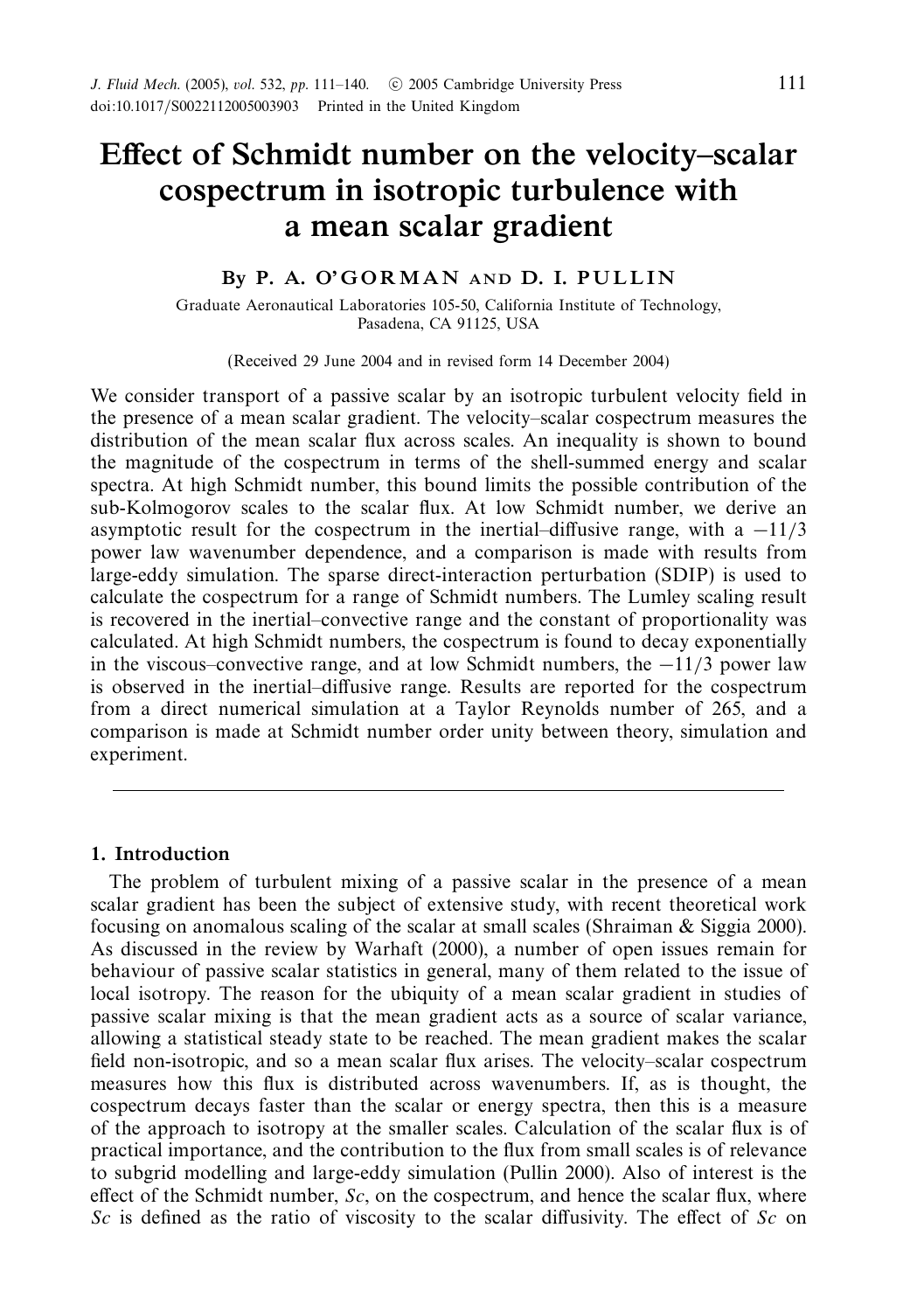scalar mixing remains a subject of ongoing research, see, for example, the experimental work of Miller & Dimotakis (1996), and the simulations of Yeung, Xu & Sreenivasan (2002).

The shell-summed velocity–scalar cospectrum,  $C(k)$ , is defined so that the mean scalar flux is given by

$$
\overline{u_1 \theta} = \int_0^\infty \mathrm{d}k \, C(k). \tag{1.1}
$$

where  $\theta$  is the scalar fluctuation,  $u_1$  is the component of velocity in the direction of the mean scalar gradient, and  $k$  is the wavenumber. Shell-summed spectra are sometimes referred to as three-dimensional spectra and are calculated using an integration over a spherical shell in wavenumber space. Lumley (1967) used a similarity hypothesis to predict the shell-summed cospectrum of the velocity and potential temperature. For the case of passive scalar mixing, Lumley's equation (12) for the cospectrum in the inertial–convective range becomes

$$
C(k) \sim \mu \epsilon^{1/3} k^{-7/3},\tag{1.2}
$$

where  $\mu$  is the mean scalar gradient, and  $\epsilon$  is the energy dissipation rate. Mydlarski & Warhaft (1998) measured the one-dimensional velocity–temperature cospectrum in a wind tunnel under conditions for which the temperature was a passive scalar. They found a wavenumber dependence of approximately *k*−<sup>2</sup> in the inertial–convective range for a Taylor Reynolds numbers,  $R_\lambda$ , of 582; see also Mydlarski (2003). Bos et al. (2004) studied the importance of the pressure term in the evolution equation for the cospectrum and found a  $k^{-2}$  scaling range for the cospectrum using large-eddy simulation (LES). Herr, Wang & Collins (1996) performed an EDQNM calculation of the cospectrum and compared it with direct numerical simulation (DNS) at an *R<sup>λ</sup>* of 81, although it should be noted that two constants were chosen in the EDQNM calculation by matching the EDQNM and DNS cospectra. There has also been work by Kaneda & Yoshida (2004) and Gargett, Merryfield & Holloway (2003) on the related problem of the buoyancy flux spectrum in stably stratified turbulence, although here we will exclusively consider the case of a passive scalar.

The velocity–scalar cospectrum was studied by O'Gorman & Pullin (2003) using the stretched-spiral vortex model introduced by Lundgren (1982). They found that the contribution to the cospectrum from the velocity directed parallel to the vortex tube axes had a *k*−5*/*<sup>3</sup> wavenumber-dependence to leading order. The next-order term had a  $k^{-7/3}$  dependence, but its sign depended on the initial conditions. The contribution from the velocity in the plane of the vortex structure depended on the choice of vortex core. In addition, exact relations were derived relating the shell-summed and one-dimensional cospectra, and the quadrature spectrum was shown to be zero.

Here we utilize the sparse direct-interaction perturbation (SDIP) introduced by Kida  $\&$  Goto (1997, hereinafter referred to as KG) with the name Lagrangian direct-interaction approximation. It is a renormalized closure theory for second-order turbulent statistics, and applies a similar procedure to Kraichnan's direct-interaction approximation (DIA), (Kraichnan 1959), in a Lagrangian framework. The SDIP is simpler than the Lagrangian history DIA of Kraichnan (1965), and yields the same integro-differential equations as the Lagrangian renormalized approximation (LRA) obtained earlier by Kaneda (1981). This latter closure has been applied to passive scalar mixing in two and three dimensions, see Kaneda (1986), Gotoh (1989) and Gotoh, Nagaki  $\&$  Kaneda (2000). The SDIP has been used to calculate the energy spectrum (KG), and the scalar spectrum (Goto  $\&$  Kida 1999), and the resulting scaling exponents were found to be in agreement with classical phenomenology.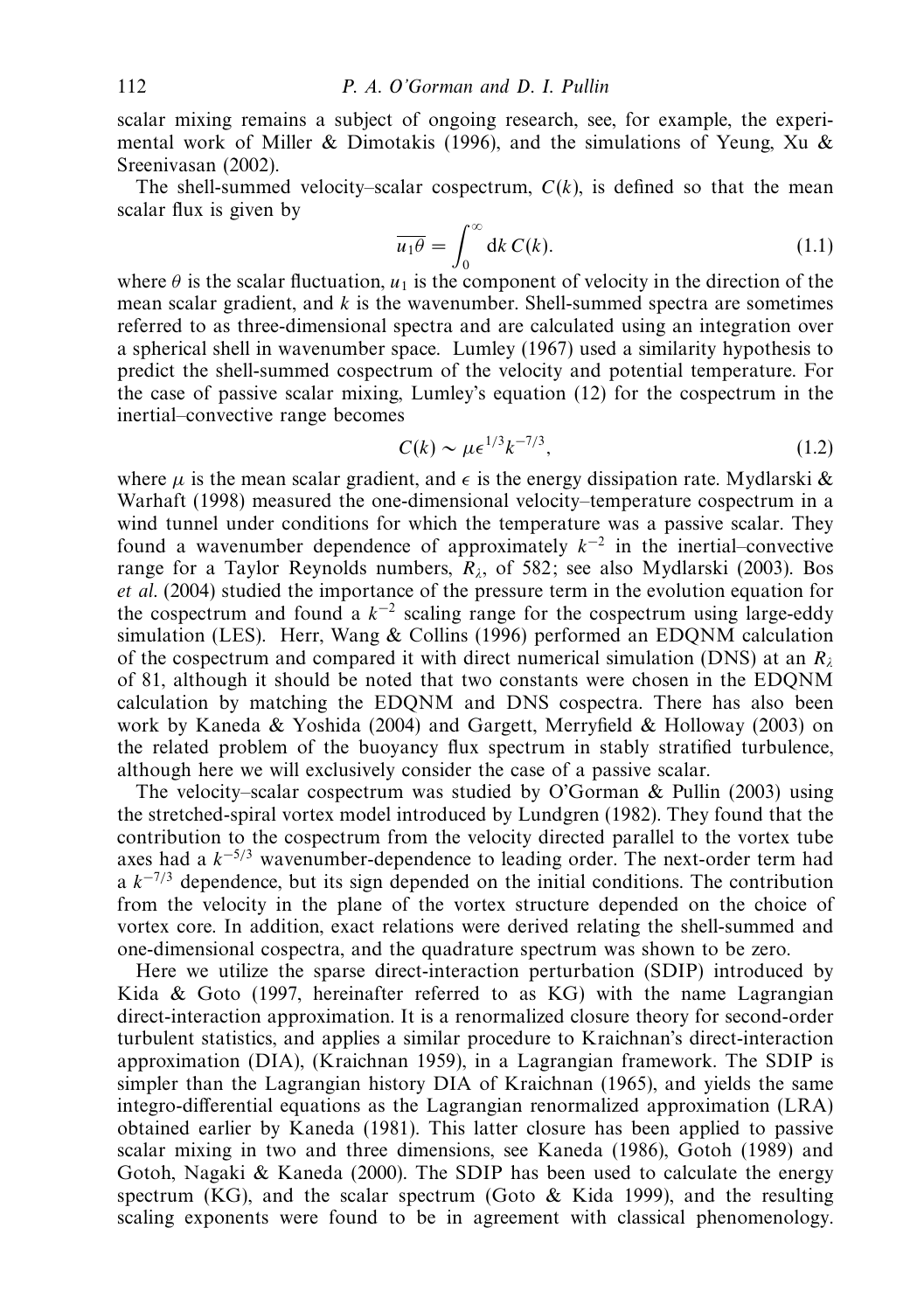Goto & Kida (2002) applied the SDIP to a simpler model to understand better the basis of the approximation. In light of the importance of sparse coupling in the approximation, the name sparse direct-interaction perturbation was then chosen in place of Lagrangian direct-interaction approximation. There are other two-point closures that have been successfully used to calculate turbulent energy and scalar spectra, for example, the local energy-transfer (LET) theory of McComb, Filipiak  $\&$ Shanmugasundaram (1992). The SDIP is particularly promising for use here since Goto & Kida (1999) were able to use it to recover a number of classical scaling results for the scalar spectrum at different *Sc*.

In this paper we study the velocity–scalar cospectrum using a combination of theory and simulation. The cospectrum is defined in  $\S$ 2, and the form of the cospectrum at different *Sc* is considered in § 3. An inequality is derived that bounds the magnitude of the cospectrum, and this is shown to have implications for the cospectrum at high *Sc*. This inequality is an extension of the one-dimensional cross-spectrum inequality to the shell-summed case, and applied in particular to the velocity–scalar cospectrum. At low *Sc*, the asymptotic form of the cospectrum in the inertial-diffusive range is derived. The derivation is similar to the argument of Batchelor, Howells & Townsend (1959) for the form of the scalar spectrum in the inertial–diffusive range. The use of the SDIP closure to calculate the cospectrum is described in  $\S 4$ . The Lumley (1967) form is recovered in the inertial–convective range, and the closed equations are solved numerically for a range of *Sc*. Finally, in  $\S$ 5, we report results for the cospectrum from both DNS and LES. The DNS was performed at  $R_\lambda$  of 265 and *Sc* of 0.7, and a comparison is made with theory and experiment at this *Sc*. The LES was performed at low *Sc* and agreement is found with the asymptotic form for the cospectrum in the inertial–diffusive range.

#### *2. The velocity–scalar cospectrum*

We consider a passive scalar mixed by an incompressible, statistically homogeneous and isotropic velocity field,  $u_i(x, t)$ . The scalar is assumed to have a uniform mean scalar gradient,  $\mu$ , in the 1 direction, so that we can decompose the scalar as  $\mu x_1 + \theta(x, t)$ . The scalar fluctuation  $\theta(x, t)$  is statistically homogeneous, and axisymmetric about the  $x_1$  axis, but not isotropic. By definition it has zero mean,  $\overline{\theta(x,t)} = 0$ , where the overbar indicates an ensemble average.

If we define the velocity–scalar correlation by

$$
\mathscr{R}_{u_i\theta}(\boldsymbol{r}) = \overline{u_i(\boldsymbol{x},t)\,\theta(\boldsymbol{x}+\boldsymbol{r},t)},\tag{2.1}
$$

then the shell-summed cospectrum of the scalar and the velocity component  $u_1$  is defined by

$$
C(k) = \frac{1}{(2\pi)^3} \int dS_k \int dr \, \mathcal{R}_{u_1\theta}(\mathbf{r}) \exp(-i\,\mathbf{k}\cdot\mathbf{r}).
$$
 (2.2)

Here the  $\int dS_k$  integral is a surface integral over a spherical shell in wavenumber space, and may be written as  $k^2 \int_0^{\pi} d\psi_k \int_0^{2\pi} d\phi_k \sin \psi_k$ . The  $\int dr$  integral is a volume integral over all space. The shell-summed cospectrum has no imaginary part, as may be seen by performing the shell integral of exp(−i *k* **·** *r*). An important property of the cospectrum is that it integrates to the scalar flux, as given by (1.1). The shell-summed cospectrum is thus a measure of the distribution of the scalar flux across scales.

One-dimensional spectra are often more convenient for experimental measurement, and so we also define a one-dimensional velocity–scalar cospectrum,

$$
C^{1d}(k_3) = \frac{1}{\pi} \int_{-\infty}^{\infty} \mathcal{R}_{u_1\theta}(0, 0, r_3) \cos(k_3 r_3) dr_3,
$$
 (2.3)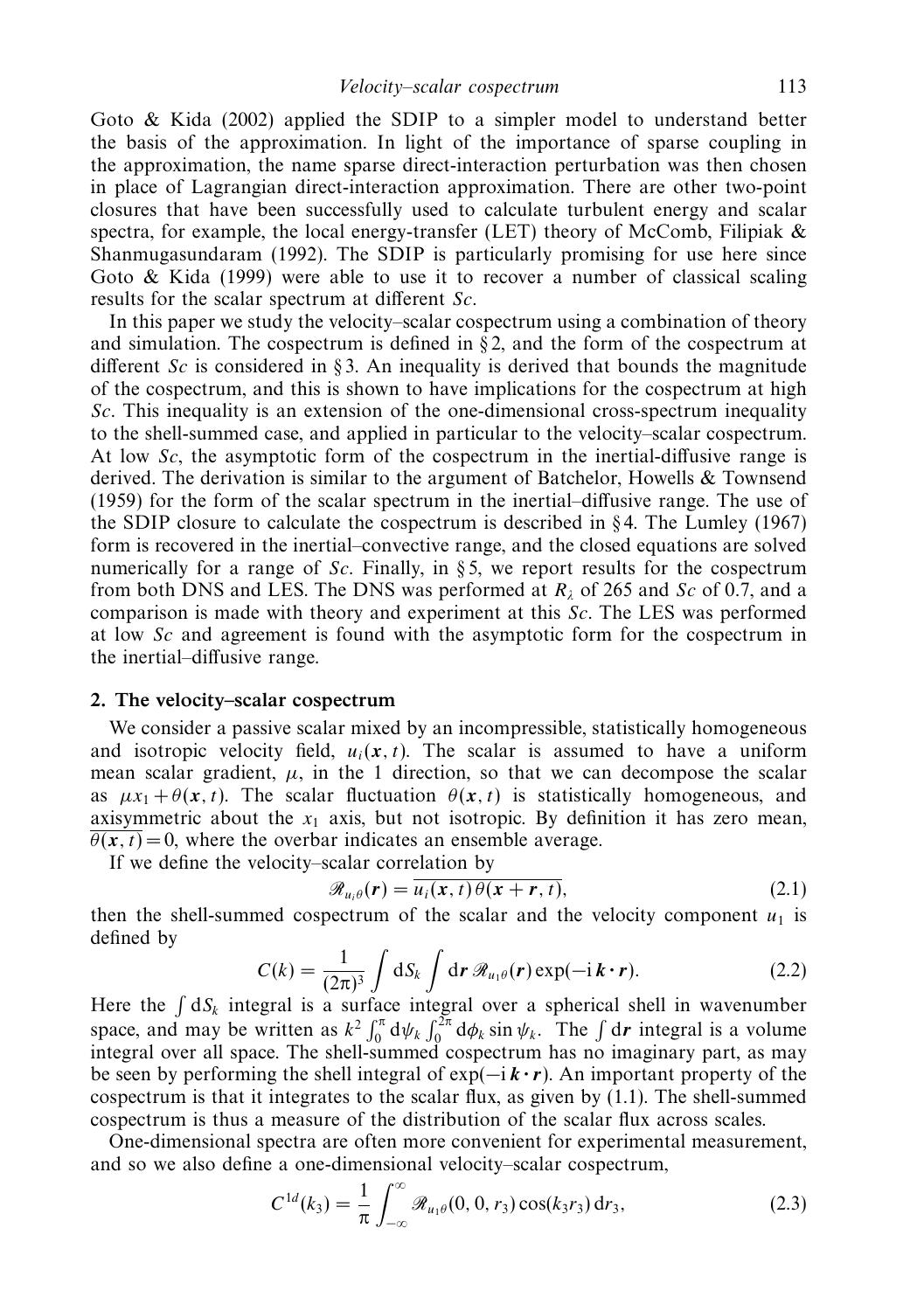see Bendat & Piersol (1986). The one-dimensional cospectrum also integrates to the scalar flux,

$$
\overline{u_1\theta} = \int_0^\infty C^{1d}(k_3) \, \mathrm{d}k_3. \tag{2.4}
$$

It was shown in O'Gorman & Pullin (2003) that only the cospectrum of the scalar and the velocity component in the direction of the mean scalar gradient is non-zero, where this holds for both the shell-summed and one-dimensional cospectra.

## *3. The cospectrum at small and large Schmidt number*

We consider the effects of Schmidt number on the cospectrum, where the Schmidt number is defined as the ratio of viscosity to scalar diffusivity,  $S_c = v/\kappa$ . In later sections we will calculate the cospectrum using turbulence theory and DNS, but we can use some simpler analysis to limit the possible behaviour of the cospectrum, and in the case of low *Sc* to predict its asymptotic form.

#### 3.1. The cospectrum inequality

Here we will derive an upper bound for the magnitude of the shell-summed velocity– scalar cospectrum in terms of the energy and scalar spectra. This bound has close ties to the one-dimensional cross-spectrum inequality and coherence function, discussed in Bendat  $\&$  Piersol (1986). In effect, we are extending the one-dimensional crossspectrum inequality to the three-dimensional shell-summed case, and applying it in particular to the velocity–scalar cospectrum.

It is convenient to use the formulation of the SDIP calculation of § 4, where we first work in a periodic box of side *L*, and then take the limit  $L \rightarrow \infty$ . The velocity field  $u_i(x, t)$  can be decomposed as

$$
u_i(\mathbf{x},t) = \left(\frac{2\pi}{L}\right)^3 \sum_{\mathbf{k}} \tilde{u}_i(\mathbf{k},t) \exp(i\,\mathbf{k}\cdot\mathbf{x}), \tag{3.1}
$$

where  $k_i = 2\pi n_i/L$ , and  $n_i \in \mathbb{Z}$ . The inverse Fourier transform is given by

$$
\tilde{u}_i(\mathbf{k},t) = \left(\frac{1}{2\pi}\right)^3 \int d^3x \, u_i(\mathbf{x},t) \, \exp(-i\,\mathbf{k}\cdot\mathbf{x}),\tag{3.2}
$$

and a similar transformation is defined for the scalar fluctuation,  $\theta(x, t)$ . We then define the second-order statistical quantities

$$
\tilde{V}_{ij}(\boldsymbol{k},t,t) = \left(\frac{2\pi}{L}\right)^3 \overline{\tilde{u}_i(\boldsymbol{k},t)\tilde{u}_j(-\boldsymbol{k},t)},
$$
\n(3.3)

$$
\tilde{Z}(\mathbf{k}, t, t) = \left(\frac{2\pi}{L}\right)^3 \overline{\tilde{\theta}(\mathbf{k}, t) \tilde{\theta}(-\mathbf{k}, t)},
$$
\n(3.4)

$$
\tilde{W}_i(\boldsymbol{k}, t, t) = \left(\frac{2\pi}{L}\right)^3 \overline{\tilde{\theta}(\boldsymbol{k}, t) \tilde{u}_i(-\boldsymbol{k}, t)}.
$$
\n(3.5)

The double reference to the time *t* is included to be consistent with the definition of more complicated Lagrangian quantities in § 4.

For a given instance in the ensemble, we have

$$
\operatorname{Re}(\tilde{\theta}(\boldsymbol{k},t)\tilde{u}_1(-\boldsymbol{k},t)) \leq |\tilde{\theta}(\boldsymbol{k},t)| |\tilde{u}_1(\boldsymbol{k},t)|,
$$
\n(3.6)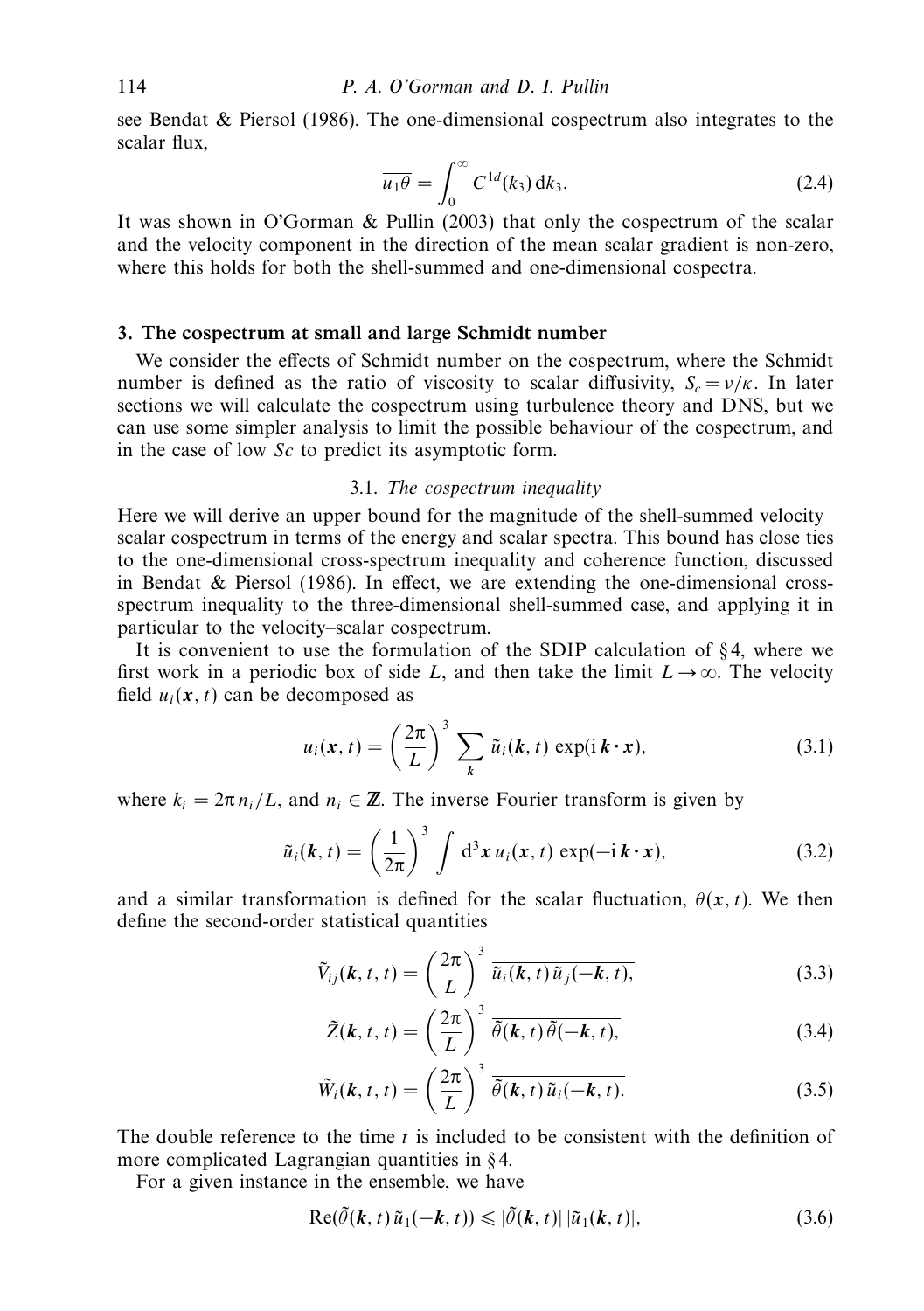where we have used  $\tilde{u}(-\mathbf{k}, t) = \tilde{u}(\mathbf{k}, t)^*$ . Taking an ensemble average we find that

$$
\operatorname{Re}(\overline{\tilde{\theta}(k,t)\tilde{u}_1(-k,t)}) \leqslant |\tilde{\theta}(k,t)| |\tilde{u}_1(k,t)| \leqslant (|\tilde{\theta}(k,t)|^2 |\tilde{u}_1(k,t)|^2)^{1/2}.
$$
 (3.7)

The second inequality can be derived by considering the expression

$$
\overline{(|\tilde{\theta}(\boldsymbol{k},t)|+\xi|\tilde{u}_1(\boldsymbol{k},t)|)^2},\tag{3.8}
$$

as a quadratic in the real number  $\xi$ , and requiring that it be non-negative.

Taking the limit  $L \to \infty$ , we can relate  $\tilde{V}_{ij}(\mathbf{k}, t, t)$ ,  $\tilde{Z}(\mathbf{k}, t, t)$  and  $\tilde{W}_i(\mathbf{k}, t, t)$  to power spectral density functions. The shell-summed energy spectrum, *E*(*k*), scalar spectrum, *Θ*(*k*), and velocity–scalar cospectrum, *C*(*k*), are given by

$$
E(k) = \frac{1}{2} \int \mathrm{d}S_k \, \tilde{V}_{ii}(\mathbf{k}, t, t), \tag{3.9}
$$

$$
\Theta(k) = \int \mathrm{d}S_k \, \tilde{Z}(\mathbf{k}, t, t), \tag{3.10}
$$

$$
C(k) = \int \mathrm{d}S_k \, \tilde{W}_1(k, t, t), \tag{3.11}
$$

where  $\int dS_k$  again denotes a surface integral over a shell in wavenumber space. We will now use the fact that the shell-summed cospectrum has no imaginary part. Noting that the isotropy of the velocity field implies that  $\tilde{V}_{11}(k, t, t) = E(k)/(6\pi k^2)$ , and using inequality (3.7), we deduce that

$$
C(k) \leqslant \frac{1}{k} \left( \int \mathrm{d}S_k \tilde{Z}(k, t, t)^{1/2} \right) \left( \frac{E(k)}{6\pi} \right)^{1/2}.
$$
 (3.12)

Similarly we can show that inequality (3.12) holds for  $-C(k)$ , and so it also holds for the magnitude  $|C(k)|$ . The scalar spectrum is anisotropic, and so we cannot perform the surface integral without further knowledge of  $\tilde{Z}(\mathbf{k}, t, t)$ . Nonetheless, we can find a bound in terms of the shell-summed scalar spectrum. Using the Cauchy–Schwartz inequality we have

$$
\int dS_k \tilde{Z}(k, t, t)^{1/2} 1^{1/2} \leqslant \left( \int dS_k \tilde{Z}(k, t, t) \right)^{1/2} \left( \int dS_k \right)^{1/2} = (4\pi k^2 \Theta(k))^{1/2}, \quad (3.13)
$$

and so,

$$
|C(k)| \leqslant \left(\frac{2\,E(k)\,\Theta(k)}{3}\right)^{1/2}.\tag{3.14}
$$

A tighter bound might be deduced with more detailed knowledge of the scalar anisotropy.

#### 3.2. Implications of the bound

From (3.14) we see that the magnitude of the cospectrum is bounded by the geometric mean of the scalar and energy spectra multiplied by a constant of order unity. To discuss the implications of this, we first briefly review the phenomenology of the scalar spectrum at different *Sc*.

We assume that the Reynolds number is sufficiently large for an inertial– convective range to exist. We define  $k<sub>P</sub>$  as the wavenumber at the peak of the energy spectrum or the scalar spectrum, whichever wavenumber is greater. The Kolmogorov wavenumber is defined by  $k_K = (\epsilon/\nu^3)^{1/4}$ , the Batchelor wavenumber is given by  $k_B = (\epsilon/\nu \kappa^2)^{1/4} = S_c^{1/2} k_K$ , and the Obukhov–Corrsin wavenumber is given by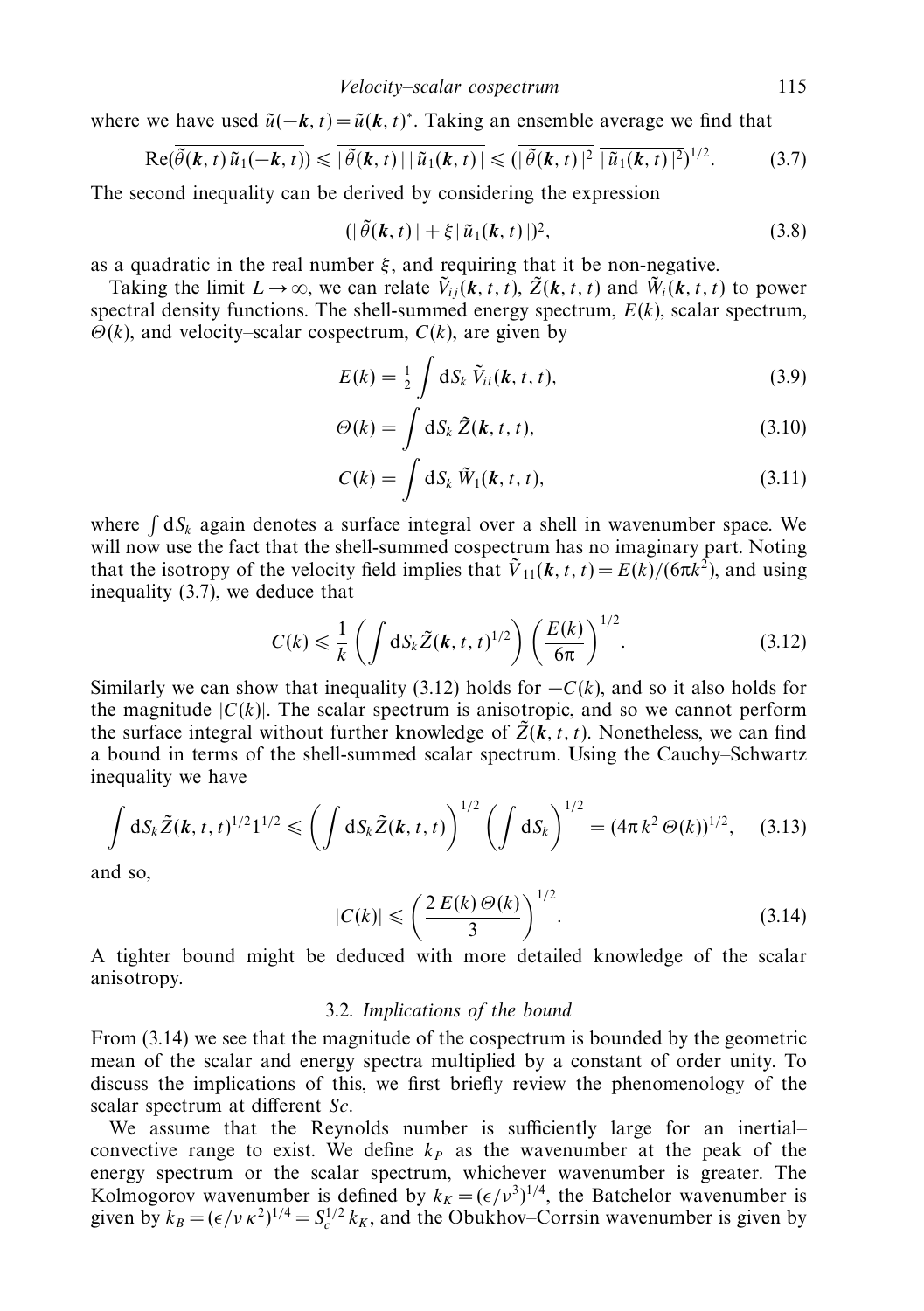$k_C = (\epsilon / \kappa^3)^{1/4} = S_c^{3/4} k_K$ . Then, for wavenumbers in the inertial–convective range, the scalar spectrum has the form

$$
\Theta(k) \propto \epsilon_{\theta} \epsilon^{-1/3} k^{-5/3}, \qquad k_P \ll k \ll \min(k_K, k_C), \tag{3.15}
$$

where  $\epsilon_{\theta}$  is the scalar dissipation and the constant of proportionality is known as the Obukhov–Corrsin constant (see Tennekes & Lumley 1974). For large *Sc* a different power law behavior is thought to exist in the viscous–convective range (Batchelor 1959),

$$
\Theta(k) \propto \epsilon_{\theta} \nu^{1/2} \epsilon^{-1/2} k^{-1}, \qquad k_K \ll k \ll k_B, \quad Sc \gg 1. \tag{3.16}
$$

For very small  $S_c$ , in the inertial–diffusive range,

$$
\Theta(k) = \frac{1}{3}\kappa^{-3}K\epsilon^{2/3}\epsilon_{\theta}k^{-17/3}\bigg(1+\frac{2\kappa\mu^2}{\epsilon_{\theta}}\bigg), \qquad k_C \ll k \ll k_K, \quad Sc \ll 1, \tag{3.17}
$$

where  $K$  is the Kolmogorov constant. We show this in Appendix A, using a direct re-derivation of a result of Batchelor *et al.* (1959), modified for the case of a mean scalar gradient. As noted by Chasnov (1991), the effect of the mean scalar gradient can be captured by replacing the scalar dissipation with  $\epsilon_{\theta} + 2\kappa \mu^2$  in the Batchelor et al. (1959) result. There are other theoretical predictions for the scalar spectrum in the inertial–diffusive range; for example, Gibson (1968) found a *k*−<sup>3</sup> wavenumber dependence. Finally, in the viscous–diffusive range, the scalar spectrum decays exponentially.

Now consider the velocity–scalar cospectrum for the case of large *Sc* in the viscous– convective range. According to (3.16), the scalar spectrum has a  $k^{-1}$  wavenumber dependence, whereas the energy spectrum will be decaying exponentially with wavenumber because  $k \gg k_K$ . Therefore, the bound given by inequality (3.14) will decay exponentially in this range, and we expect that the cospectrum will also decay exponentially. This would imply that the contribution to the mean scalar flux at length scales smaller than the Kolmogorov lengthscale is very small, even if  $S_c$  is very large. It should be noted that if the scaling law given by (3.16) is correct, then as  $S_c \rightarrow \infty$ the scalar variance is unbounded; see Dimotakis  $&$  Miller (1990) for a discussion of this issue.

In contrast, for the case of small  $S_c$  in the inertial-diffusive range, the scalar spectrum has a wavenumber dependence of  $k^{-17/3}$  according to (3.17), the energy spectrum has a  $k^{-5/3}$  wavenumber dependence because  $k_P \ll k \ll k_K$ , and so the bound given by inequality (3.14) has a  $k^{-1/3}$  dependence. Therefore, in this wavenumber range we cannot exclude either exponential or power law behaviour of the cospectrum based on the inequality alone. However, we will be able to derive an asymptotic form for the inertial–diffusive range in the next subsection.

## 3.3. Asymptotic form in the inertial–diffusive range

We consider the case of low *S<sub>c</sub>*, and wavenumbers in the inertial–diffusive range,  $k_C \ll k \ll k_K$ . The advection–diffusion equation for the scalar fluctuation is given by

$$
\frac{\partial}{\partial t}\theta(x,t) + u_j(x,t)\frac{\partial}{\partial x_j}\theta(x,t) = \kappa \frac{\partial^2}{\partial x_j \partial x_j}\theta(x,t) - \mu u_1(x,t),\tag{3.18}
$$

where we note the gradient forcing term. This can be written in Fourier space as

$$
\left[\frac{\partial}{\partial t} + \kappa k^2\right] \tilde{\theta}(\boldsymbol{k}, t) = -\mu \tilde{u}_1(\boldsymbol{k}, t) - i \left(\frac{2\pi}{L}\right)^3 \sum_{\boldsymbol{q}} q_j \tilde{u}_j(\boldsymbol{k} - \boldsymbol{q}, t) \tilde{\theta}(\boldsymbol{q}, t). \tag{3.19}
$$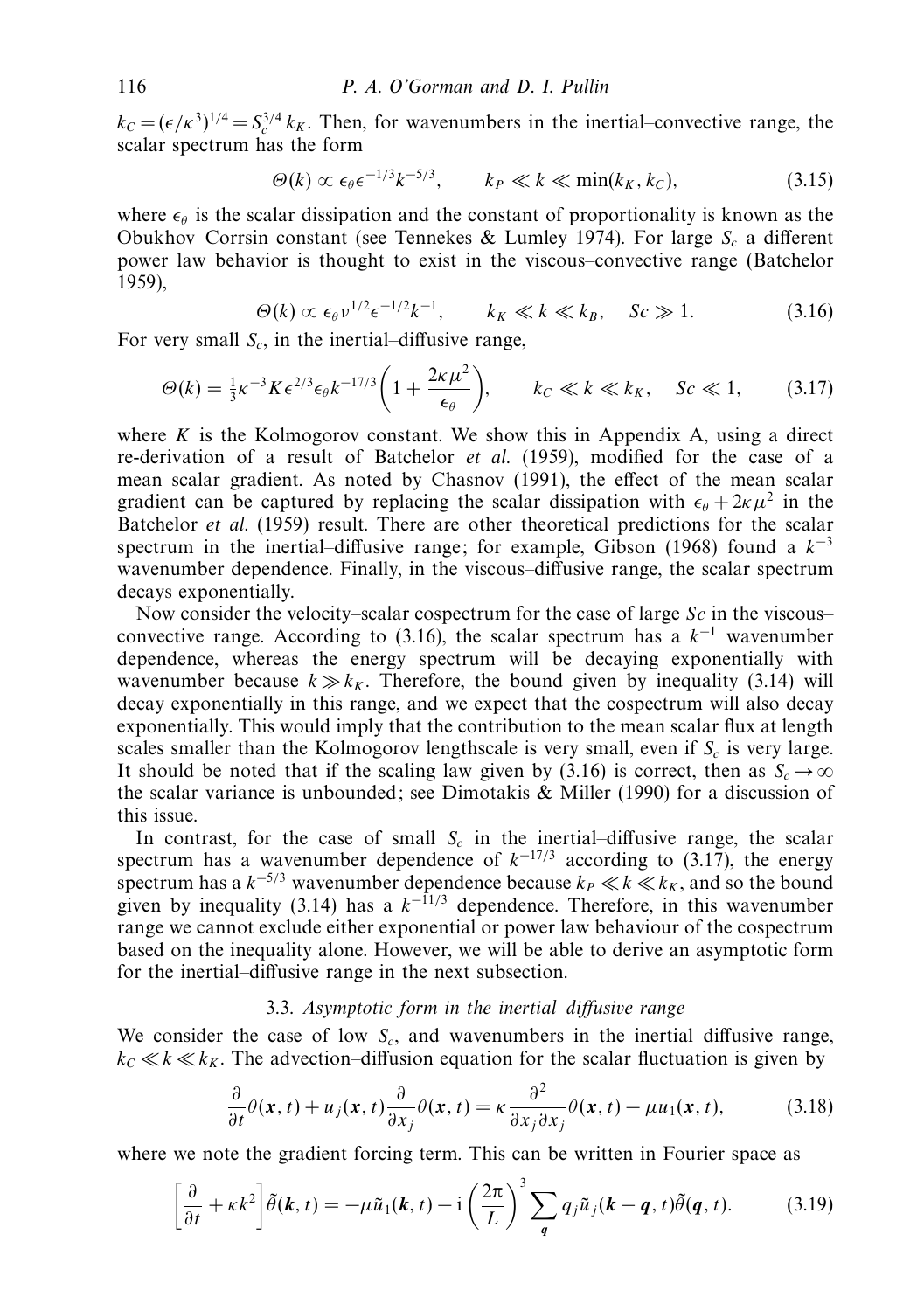Following the argument of Batchelor *et al.* (1959), we note that the convolution sum in (3.19) is dominated by wavenumbers *q* smaller than  $k_c$ , that is  $|q| < k_c$ . This is justified because the scalar spectrum drops off rapidly for higher wavenumbers. Then, assuming that  $k \gg k_c$ , implies that  $|k - q| \simeq k$ . We now argue that the time scales of  $\tilde{u}_1(k, t)$ ,  $\tilde{u}_j(k-q, t)$  and  $\tilde{\theta}(q, t)$  are much longer that that of  $\tilde{\theta}(k, t)$ . This can be seen in the case of  $\tilde{u}_1(\mathbf{k}, t)$  and  $\tilde{u}_j(\mathbf{k} - \mathbf{q}, t)$  by comparing the inertial time scale  $\epsilon^{-1/3} k^{-2/3}$ with the diffusive time scale  $\kappa^{-1} k^{-2}$  and using  $k \gg k_c$ . Therefore, we can view the right-hand side of (3.19) as a quasi-stationary source term and make a stationary balance approximation by neglecting the time derivative. Multiplying by  $u_1(-k, t)$ , taking an ensemble average, and using the definition (3.5) of  $\tilde{W}_i(\mathbf{k},t,t)$  we find

$$
\tilde{W}_1(\mathbf{k}, t, t) = -\frac{\mu}{\kappa k^2} \left(\frac{2\pi}{L}\right)^3 \frac{\tilde{u}_1(-\mathbf{k}, t)\tilde{u}_1(\mathbf{k}, t)}{\tilde{u}_1(-\mathbf{k}, t)\tilde{u}_1(\mathbf{k}, t)} - \frac{\mathrm{i}}{\kappa k^2} \left(\frac{2\pi}{L}\right)^6 \sum_{q} q_j \frac{\tilde{u}_j(\mathbf{k} - \mathbf{q}, t)\tilde{\theta}(q, t)\tilde{u}_1(-\mathbf{k}, t)}{q}.
$$
 (3.20)

We have already argued that  $|q| \ll |k-q| \simeq k$ , and so we make the further approximation that  $\tilde{\theta}(q, t)$  is statistically independent of  $\tilde{u}_j$  ( $k - q$ *, t*) and  $\tilde{u}_1(-k, t)$ . The mean  $\overline{\tilde{\theta}(q,t)}$  is zero, and so

$$
\tilde{W}_1(\mathbf{k}, t, t) = -\frac{\mu}{\kappa k^2} \, \tilde{V}_{11}(\mathbf{k}, t, t). \tag{3.21}
$$

Taking the limit  $L \rightarrow \infty$ , and using (3.9) and (3.11) to make contact with shell-summed spectra we find

$$
C(k) = -\frac{2\mu}{3\kappa k^2} E(k).
$$
 (3.22)

The wavenumber *k* is in the inertial range, and so

$$
E(k) = K \epsilon^{2/3} k^{-5/3},
$$
\n(3.23)

where  $K$  is the Kolmogorov constant, with the result

$$
C(k) = -\frac{2\mu K}{3\kappa} k^{-11/3} \epsilon^{2/3}.
$$
 (3.24)

Thus the cospectrum has a  $k^{-1/3}$  power law wavenumber-dependence in the inertial– diffusive range. The asymptotic form (3.24) is found to be in agreement with the SDIP result in §4.4, and with results from LES in §5.3.

We can also compare our asymptotic result for the cospectrum in the inertial– diffusive range with the bound given by the cospectrum inequality. Substituting (3.23) and (3.17) into (3.14) we find

$$
|C(k)| \leq \frac{2}{3}\mu K \epsilon^{2/3} k^{-11/3} \kappa^{-1} \left(\frac{\epsilon_{\theta}}{2\kappa \mu^2} + 1\right)^{1/2}.
$$
 (3.25)

Thus the bound exceeds the magnitude of our asymptotic result for the cospectrum by a factor  $(\epsilon_{\theta}/(2 \kappa \mu^2) + 1)^{1/2}$ .

In summary, we have used some simple analyses to characterize the behaviour of the cospectrum at both large and small *Sc*. We have mainly discussed inequality (3.14) in the context of the viscous–convective range at large  $Sc$ , but it also applies more generally. To learn more about the cospectrum in the inertial–convective range, and for a more detailed characterization of the cospectrum at all scales we turn now to the SDIP and numerical simulation.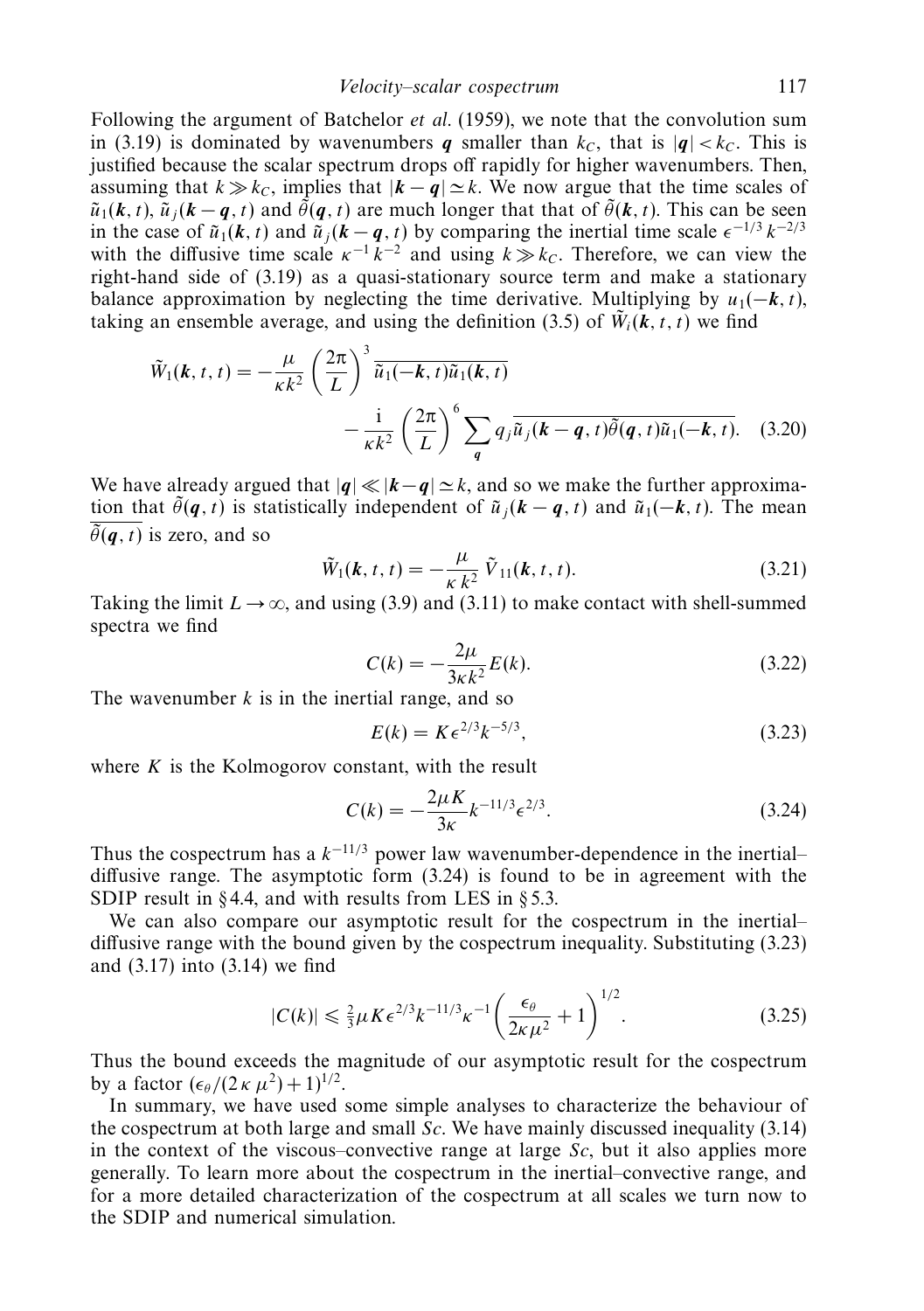## *4. SDIP calculation*

In this section, we will discuss the use of the SDIP to calculate the velocity–scalar cospectrum for a range of *S<sub>c</sub>*. We emphasize that we consider a statistically isotropic velocity field, but a statistically non-isotropic scalar field. Fortunately, we will be able to use incompressibility of the velocity field and the statistical axisymmetry of the scalar field to describe the cospectrum using a single isotropic function. The resulting SDIP equations are still considerably more complicated than those derived for the scalar spectrum in the isotropic case (Goto & Kida 1999).

The basic formulation is described in § 4.1. The SDIP is applied in Appendix B and the resulting equations are summarized in §4.2. In §4.3, we solve the equations in the inertial–convective range, and in § 4.4 we find the asymptotic solution in the limit of low *S<sub>c</sub>*. Lastly, in § 4.5, we solve the equations numerically for a range of  $S_c$ .

## 4.1. Basic formulation

The notation we use is consistent with that of Goto  $\&$  Kida (1999). A more detailed account of some of the basic equations can be found in Section II of that paper, although it should be noted that they deal with a statistically isotropic scalar field without a mean gradient.

The velocity field evolves according to the Navier–Stokes equations,

$$
\frac{\partial}{\partial t}u_i(\mathbf{x},t) + u_j(\mathbf{x},t)\frac{\partial}{\partial x_j}u_i(\mathbf{x},t) = -\frac{\partial}{\partial x_i}\pi(\mathbf{x},t) + v\frac{\partial^2}{\partial x_j \partial x_j}u_i(\mathbf{x},t),\tag{4.1}
$$

where  $\pi(x, t)$  is the pressure–density ratio, and the continuity condition,

$$
\frac{\partial}{\partial x_i} u_i(x, t) = 0.
$$
\n(4.2)

The scalar fluctuation evolves according to the advection–diffusion equation given by (3.18). It is convenient to make use of a Lagrangian position function,  $\psi(\mathbf{x}, t | \mathbf{x}', t')$ , defined by

$$
\psi(x, t|x', t') = \delta^{3}(x - y(t|x', t')), \qquad (4.3)
$$

where a fluid element that is located at  $x'$  at time  $t'$ , is located at  $y(t|x', t')$  at time  $t \geq t'$ . The Lagrangian position function evolves according to

$$
\frac{\partial}{\partial t}\psi(x,t|x',t') + u_j(x,t)\frac{\partial}{\partial x_j}\psi(x,t|x',t') = 0
$$
\n(4.4)

with initial condition

$$
\psi(x, t|x', t) = \delta^3(x - x'). \tag{4.5}
$$

We can then define Lagrangian velocity and scalar fields as

$$
v_i(t|\mathbf{x},t') = \int d^3\mathbf{x}' u_i(\mathbf{x}',t) \psi(\mathbf{x}',t|\mathbf{x},t'),
$$
\n(4.6)

and

$$
\theta^{(L)}(t|\mathbf{x},t') = \int d^3\mathbf{x}' \theta(\mathbf{x}',t) \psi(\mathbf{x}',t|\mathbf{x},t'). \tag{4.7}
$$

The Lagrangian velocity autocorrelation function is given by

$$
V_{ij}(\boldsymbol{r},t,t') = \overline{v_i(t|\boldsymbol{x}+\boldsymbol{r},t')\mu_j(\boldsymbol{x},t')}.
$$
\n(4.8)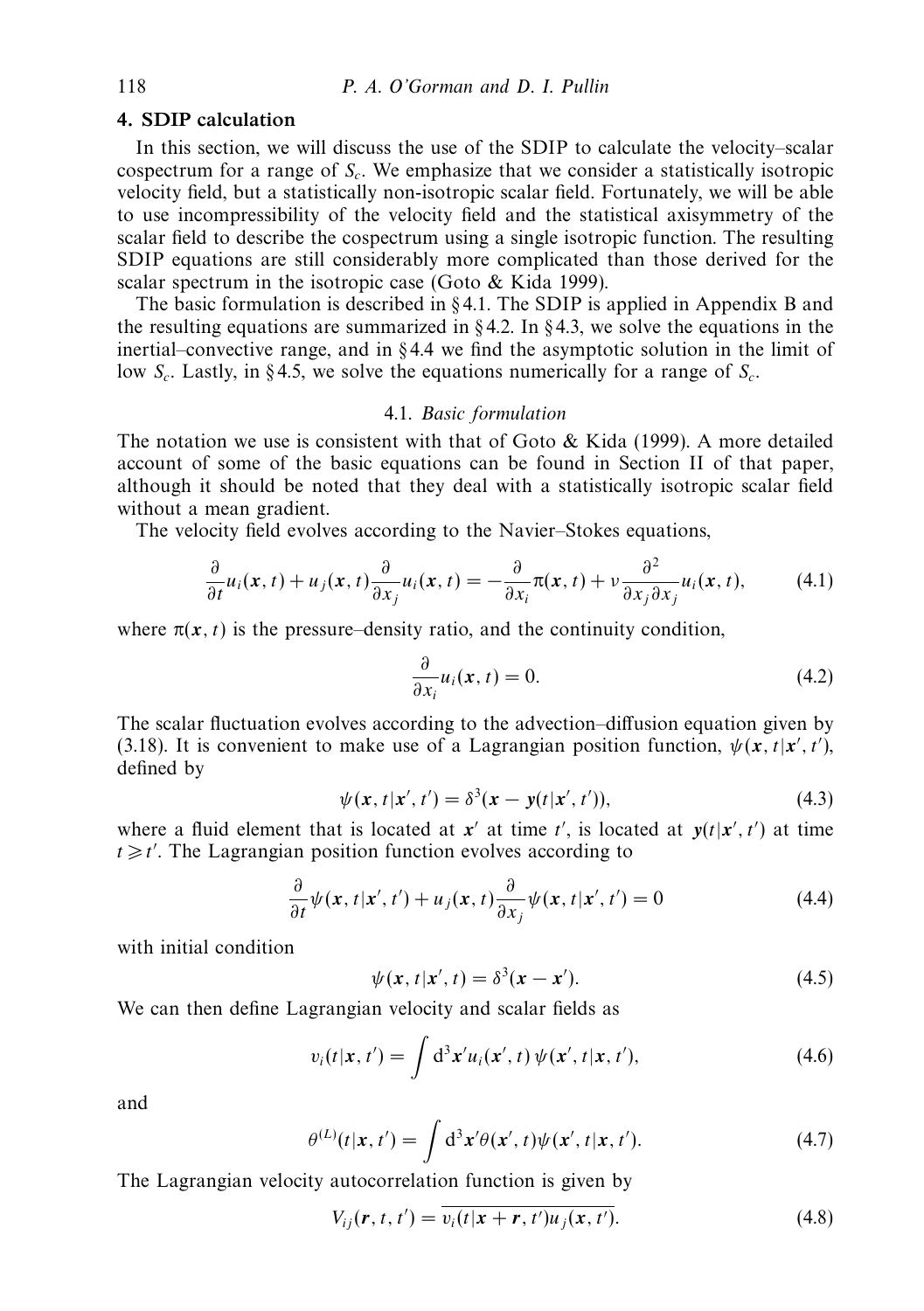We wish to calculate the velocity–scalar cospectrum, and so define Lagrangian crosscorrelation functions,

$$
W_i(\mathbf{r}, t, t') = \overline{\theta^{(L)}(t|\mathbf{x} + \mathbf{r}, t')u_i(\mathbf{x}, t')},\tag{4.9}
$$

and

$$
Y_i(\mathbf{r},t,t') = \overline{v_i(t|\mathbf{x}+\mathbf{r},t')\theta(\mathbf{x},t')}.
$$
\n(4.10)

The SDIP is formulated in Fourier space by first assuming that the flow is in a periodic box of side *L*. The velocity field  $u_i(x, t)$  can then be decomposed as in (3.1), and the inverse Fourier transform is given by (3.2). Similar transforms are defined for the other variables. The limit  $L \rightarrow \infty$  is taken at a later stage. The Fourier transforms of the two-point statistics are given by

$$
\tilde{V}_{ij}(\mathbf{k}, t, t') = \left(\frac{2\pi}{L}\right)^3 \overline{\tilde{v}_i(t|\mathbf{k}, t')\tilde{u}_j(-\mathbf{k}, t')},\tag{4.11}
$$

$$
\tilde{W}_i(\mathbf{k}, t, t') = \left(\frac{2\pi}{L}\right)^3 \overline{\tilde{\theta}^{(L)}(t|\mathbf{k}, t')\tilde{u}_i(-\mathbf{k}, t')},\tag{4.12}
$$

$$
\tilde{Y}_i(\mathbf{k}, t, t') = \left(\frac{2\pi}{L}\right)^3 \overline{\tilde{v}_i(t|\mathbf{k}, t')\tilde{\theta}(-\mathbf{k}, t')}.
$$
\n(4.13)

It is often more convenient to work with incompressible projections of  $\tilde{V}_{ij}(\mathbf{k}, t, t')$ and  $\tilde{Y}_i(\mathbf{k}, t, t')$ , and so we define

$$
\tilde{Q}_{ij}(\mathbf{k}, t, t') = \tilde{P}_{im}(\mathbf{k}) \tilde{V}_{mj}(\mathbf{k}, t, t'),
$$
\n(4.14)

$$
\tilde{X}_i(\mathbf{k}, t, t') = \tilde{P}_{im}(\mathbf{k}) \tilde{Y}_m(\mathbf{k}, t, t'),
$$
\n(4.15)

where  $\tilde{P}_{ii}(\mathbf{k}) = \delta_{ii} - k_i k_i / k^2$ . After taking the limit  $L \to \infty$  we can relate  $\tilde{V}_{ii}(\mathbf{k}, t, t)$ to the shell-summed energy spectrum,  $E(k)$ , and  $\tilde{W}_1(k, t, t)$  to the shell-summed velocity–scalar cospectrum,  $C(k)$ , see (3.9) and (3.11), respectively. The shell-summed cospectrum can also be related to  $\tilde{Y}$  by noting that  $\tilde{W}_1(\vec{k},t,t) = \tilde{Y}_1(-\vec{k},t,t)$ .

## 4.2. Closed equations

The application of the SDIP closure is given in Appendix B. Here, we will summarize the resulting equations for the case of an isotropic velocity field and a scalar with a mean gradient in the '1' direction. We also assume statistical stationarity. With these assumptions it is shown in Appendix B that we can write

$$
\tilde{Q}_{ij}(\mathbf{k}, t, t') = \frac{1}{2} \tilde{P}_{ij}(\mathbf{k}) Q^{\dagger}(\mathbf{k}, t - t'), \qquad (4.16)
$$

and

$$
\widetilde{W}_i(\boldsymbol{k}, t, t') = \widetilde{P}_{i1}(\boldsymbol{k}) \mu W^{\dagger}(k, t - t'), \qquad (4.17)
$$

for some functions  $Q^{\dagger}(k, t - t')$  and  $W^{\dagger}(k, t - t')$ .

The closed SDIP equations are then given by

$$
W^{\dagger}(k,t) = \left(-\frac{1}{2} \int_0^t Q^{\dagger}(k,t') \exp[kk^2t'] dt' + W^{\dagger}(k,0)\right) \exp[-\kappa k^2 t], \tag{4.18}
$$

and

$$
2k^{2}(\nu+\kappa)W^{\dagger}(k,0)+Q^{\dagger}(k,0)=\frac{1}{2}\int\int_{\Delta_{k}}dpdq\frac{\pi pq}{k}\frac{\sigma(k,p,q)}{q^{2}}\int_{0}^{\infty}dt M(k,p,q,t),\tag{4.19}
$$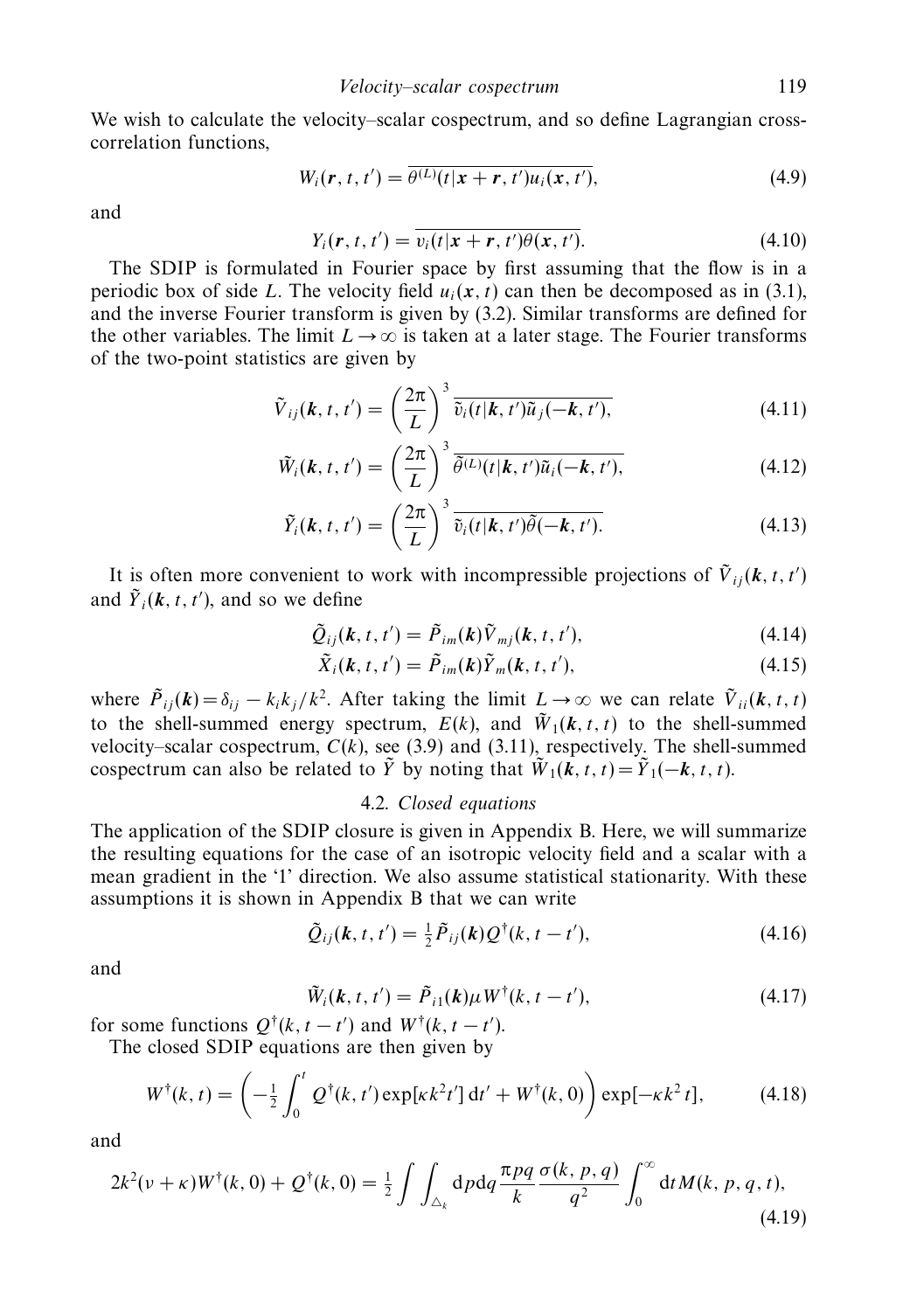where

$$
M(k, p, q, t) = (k2 - q2)(k2 - p2 + q2)Q†(k, t)W†(q, t)Q†(p, t)Q†(p, 0)-1+ ((p2 - q2)2 - k2(p2 - 3q2))Q†(p, t)W†(q, t)Q†(k, t)Q†(k, 0)-1+ exp[- $\kappa q$ <sup>2</sup> $t$ ]Q<sup>†</sup>(k, t)Q<sup>†</sup>(p, t)q<sup>2</sup>(-4k<sup>2</sup>W<sup>†</sup>(k, 0)Q<sup>†</sup>(k, 0)<sup>-1</sup>  
- (k<sup>2</sup> + p<sup>2</sup> - q<sup>2</sup>)W<sup>†</sup>(p, 0)Q<sup>†</sup>(p, 0)<sup>-1</sup> + (2p<sup>2</sup>(q<sup>2</sup> + k<sup>2</sup> - p<sup>2</sup>)  
- 4q<sup>2</sup>k<sup>2</sup>)Q<sup>†</sup>(p, t)W<sup>†</sup>(k, t)Q<sup>†</sup>(q, t)Q<sup>†</sup>(q, 0)<sup>-1</sup> + exp[- $\kappa k$ <sup>2</sup>t]
$$
((p<sup>2</sup> - q<sup>2</sup>)<sup>2</sup>  
- k<sup>2</sup>(p<sup>2</sup> - 3q<sup>2</sup>))Q<sup>†</sup>(p, t)W<sup>†</sup>(q, 0)Q<sup>†</sup>(q, t)Q<sup>†</sup>(q, 0)<sup>-1</sup>, (4.20)

and

$$
\sigma(k, p, q) = \frac{(k+p+q)(k+p-q)(k-p+q)(-k+p+q)}{4p^2k^2}.
$$
 (4.21)

The wavenumber integral is given by

$$
\int\int_{\Delta_k} dp dq = \int_0^\infty dp \int_{|k-p|}^{k+p} dq.
$$

The linear integral equation (4.19), together with (4.18), are sufficient to determine  $W^{\dagger}(k, 0)$  when  $Q^{\dagger}(k, t)$  has been specified.

#### 4.3. Inertial–convective range

Here we will solve (4.18) and (4.19) for  $W^{\dagger}(k,0)$  in the inertial–convective range, that is in the wavenumber range where viscosity and diffusivity are unimportant. We introduce a non-dimensional wavenumber  $\hat{k} = k/k_K$ , and a non-dimensional time  $\tau = t \epsilon^{1/3} k^{2/3}$ , where  $k_K = (\epsilon/\nu^3)^{1/4}$  is the Kolmogorov wavenumber. It was shown in KG that according to the SDIP, the velocity correlation function  $Q^{\dagger}(k, t)$  can be written as

$$
Q^{\dagger}(k,t) = \frac{1}{2\pi} K \epsilon^{2/3} k^{-11/3} Q(\hat{k}, \tau), \qquad (4.22)
$$

where  $K = 1.722$  is the Kolmogorov constant. In particular, in the inertial range we have

$$
Q^{\dagger}(k,t) = \frac{1}{2\pi} K \epsilon^{2/3} k^{-11/3} Q(0,\tau). \tag{4.23}
$$

Assuming we are in the inertial–convective range means that we can effectively set *ν* and  $\kappa$  to zero in (4.18), (4.19) and (4.20). Thus, there are no characteristic scales, and we can look for solutions of the form

$$
W^{\dagger}(k,0) = -\frac{1}{2\pi} \gamma \epsilon^{1/3} k^{-13/3},
$$
\n(4.24)

where  $\gamma$  is a constant to be determined. Then, by (4.18),

$$
W^{\dagger}(k,t) = W^{\dagger}(k,0) \bigg( 1 + \frac{K}{2\gamma} R\big(0, k^{2/3} \epsilon^{1/3} t\big) \bigg), \tag{4.25}
$$

where  $R(\hat{k}, \tau)$  is given by

$$
R(\hat{k}, \tau) = \exp \left[ -\hat{k}^{4/3} \tau / S_c \right] \int_0^{\tau} d\tau' Q(\hat{k}, \tau') \exp \left[ \hat{k}^{4/3} \tau' / S_c \right]. \tag{4.26}
$$

Note that we will use  $R(\hat{k}, \tau)$  for non-zero  $\hat{k}$  in §4.4.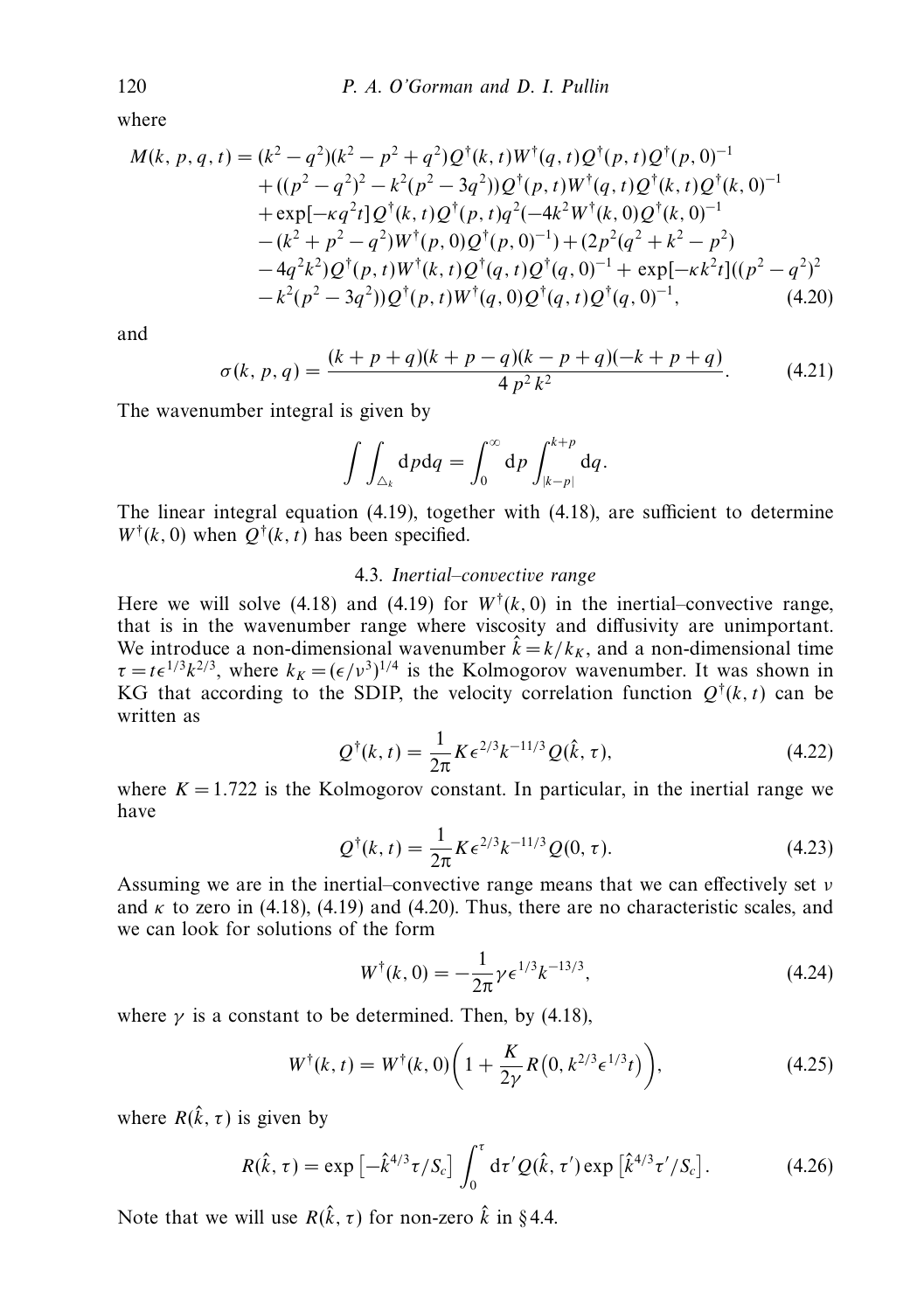Substituting (4.23), (4.24) and (4.25), into (4.19), the powers of *k* factor out, and we find after some changes of integration variables that

$$
\gamma = -\frac{1}{a}(1 + bK),\tag{4.27}
$$

where

$$
a = \frac{1}{4} \int \int_{\Delta_1} d\rho d\rho \frac{\sigma(1, p, q)}{q^2} p q \left[ (1 - q^2)(1 - p^2 + q^2)q^{-13/3} f(p) - (1 + p^2 - q^2)q^2 p^{-13/3} f(p) - 4q^2 p^{-11/3} f(p) + ((p^2 - q^2)^2 - (p^2 - 3q^2))p^{-11/3}q^{-13/3} f(p) + (2p^2(q^2 + 1 - p^2) - 4q^2)p^{-13/3} f\left(\frac{q}{p}\right) + ((p^2 - q^2)^2 - (p^2 - 3q^2))p^{-13/3}q^{-13/3} f\left(\frac{q}{p}\right) \right],
$$
\n
$$
b = \frac{1}{8} \int \int_{\Delta_1} d\rho dq \frac{\sigma(1, p, q)}{q^2} p q \left[ (1 - q^2)(1 - p^2 + q^2)q^{-13/3} g(p, q) + ((p^2 - q^2)^2 - (p^2 - 3q^2))p^{-11/3}q^{-13/3} g(p, q) \right]
$$
\n(4.28)

$$
+(2p^2(q^2+1-p^2)-4q^2)p^{-11/3}h(p,q)], \qquad (4.29)
$$

and

$$
f(p) = \int_0^\infty d\tau \, Q(0, \tau) Q(0, p^{2/3} \tau), \tag{4.30}
$$

$$
g(p,q) = \int_0^\infty d\tau \, Q(0,\tau) Q(0,p^{2/3}\tau) R(0,q^{2/3}\tau), \tag{4.31}
$$

$$
h(p,q) = \int_0^\infty d\tau \, Q\big(0, p^{2/3} \tau\big) Q\big(0, q^{2/3} \tau\big) R(0, \tau). \tag{4.32}
$$

Several of the terms in (4.28) and (4.29) contain non-integrable singularities, but these can be shown to cancel each other to give finite values for *a* and *b*. It is such cancellations of singularities that allow Lagrangian reformulations of the DIA to give an energy spectrum with a *k*−5*/*<sup>3</sup> wavenumber dependence in the inertial range; see McComb (1990) and Leslie (1973). To evaluate the constant *γ* we must specify *Q*(0*, τ* ). Comparing with KG we find that their function  $\check{Q}^{\dagger}(\tau)$  is given by  $\check{Q}^{\dagger}(\tau) = \widetilde{Q(0)}$ ,  $K^{-1/2} \tau$ ), and we repeated their numerical calculation to determine  $\check{O}^{\dagger}(\tau)$ . Performing the integrals in (4.28) and (4.29), we found  $a = -0.44$  and  $b = 0.070$ , implying  $\gamma = 2.6$ . The numerical integrations in this paper were carried out using adaptive Gauss–Konrod integration routines from the GNU Scientific Library (Galassi et al. 2001).

The shell-summed cospectrum can be evaluated using (3.11) and (4.17) to give

$$
C(k) = -\frac{4}{3}\mu\gamma\epsilon^{1/3}k^{-7/3}.
$$
 (4.33)

Thus, the SDIP agrees with the Lumley (1967) form for the cospectrum in the inertial–convective range (1.2), and also gives the constant of proportionality.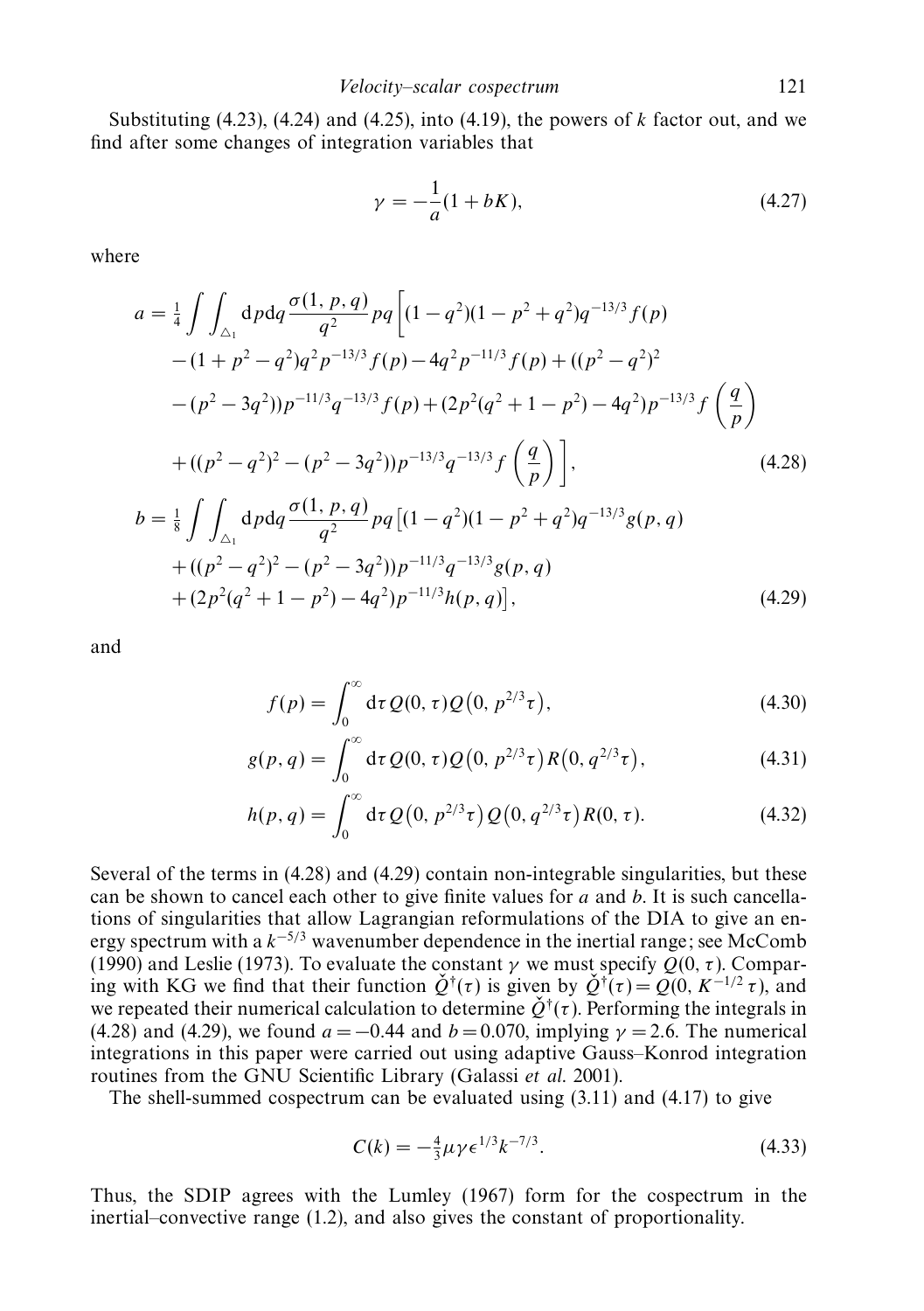#### 122 P. A. O'Gorman and D. I. Pullin

#### 4.4. The SDIP equations at low *Sc*

Here we will derive the asymptotic form of the SDIP equations for  $S_c \ll 1$ . We will then compare it with the non-SDIP asymptotic result of  $\S 3$ . It will be useful, both here and when obtaining numerical solutions, to write (4.18) and (4.19) in non-dimensional form. We introduce the non-dimensional function  $W(\hat{k})$  defined by

$$
W^{\dagger}(k,0) = -\frac{1}{2\pi} \gamma \epsilon^{1/3} k^{-13/3} W(\hat{k}).
$$
 (4.34)

The limit  $\hat{k} \rightarrow 0$  represents the inertial–convective range, and so from (4.24) we find that  $W(0) = 1$ . Some changes of integration variables result in the following linear integral equation for  $W(\hat{k})$ ,

$$
N_1(\hat{k})W(\hat{k}) + N_2(\hat{k}) + \int_0^\infty dq N_3(\hat{k}, q)W(\hat{k}q) = 0,
$$
\n(4.35)

where

$$
N_{1}(\hat{k}) = 2\hat{k}^{4/3} \left( 1 + \frac{1}{S_{c}} \right) \gamma
$$
  
\n
$$
-K\gamma \int_{0}^{\infty} dq \int_{|1-q|}^{1+q} dp \int_{0}^{\infty} d\tau \frac{P}{q} \sigma(1, p, q) p^{-11/3} Q(\hat{k}p, \tau p^{2/3})
$$
  
\n
$$
\times [-\exp[-\hat{k}^{4/3}\tau/S_{c}] q^{2} Q(\hat{k}, \tau) Q(\hat{k}, 0)^{-1}
$$
  
\n
$$
+ \exp[-\hat{k}^{4/3}\tau/S_{c}] (\frac{1}{2}p^{2}(q^{2} + 1 - p^{2}) - q^{2}) Q(\hat{k}q, \tau q^{2/3}) Q(\hat{k}q, 0)^{-1}], \quad (4.36)
$$
  
\n
$$
N_{2}(\hat{k}) = -K Q(\hat{k}, 0) - \frac{1}{8}K^{2} \int_{0}^{\infty} dq \int_{|1-q|}^{1+q} dp \int_{0}^{\infty} d\tau \frac{P}{q} \sigma(1, p, q) Q(\hat{k}p, \tau p^{2/3})
$$
  
\n
$$
\times [(1-q^{2})(1-p^{2}+q^{2})Q(\hat{k}, \tau) Q(\hat{k}p, 0)^{-1} R(\hat{k}q, \tau q^{2/3}) q^{-13/3}
$$
  
\n
$$
+ (p^{2}-q^{2})^{2} - p^{2} + 3q^{2})Q(\hat{k}, \tau) Q(\hat{k}, 0)^{-1} R(\hat{k}q, \tau q^{2/3}) p^{-11/3} q^{-13/3}
$$
  
\n
$$
+ (2p^{2}(q^{2}+1-p^{2}) - 4q^{2})Q(\hat{k}q, \tau q^{2/3}) Q(\hat{k}q, 0)^{-1} R(\hat{k}, \tau) p^{-11/3}], \quad (4.37)
$$
  
\n
$$
N_{3}(\hat{k}, q) = -\frac{1}{4}\gamma K q^{-13/3} \int_{|1-q|}^{1+q} dp \int_{0}^{\infty} d\tau \frac{P}{q} \sigma(1, p, q)
$$
  
\n
$$
\times [(1-q^{2})(1-p^{2}+q^{2})Q(\hat{k}, \tau) Q(\hat{k}p, \tau
$$

Note that  $R(\hat{k}, \tau)$  is defined by (4.26), and that we have effectively combined (4.18) and (4.19) into one equation for  $W(\hat{k})$ .

For clarity of analysis when taking the small *Sc* limit we follow Goto & Kida (1999) by introducing the rescaled quantities  $\hat{k} = \hat{k}_s S_c^{\alpha}$  and  $W(\hat{k}) = W_s(\hat{k}_s) S_c^{\beta}$ , where  $\hat{k}_s$  and  $W_s$  are assumed to be order unity as  $S_c \rightarrow 0$ . The Kolmogorov wavenumber and the Obukhov–Corrsin wavenumber then correspond to  $\alpha = 0$  and  $\alpha = 3/4$ , respectively. We wish to consider wavenumbers  $k \gg k_c$  and so  $\alpha < 3/4$ . Typical exponential factors involving  $S_c$  are rewritten as

$$
\exp\left[-\hat{k}^{4/3}\tau/S_c\right] = \exp\left[-\hat{k}_s^{4/3}\tau S_c^{4\alpha/3 - 1}\right] \simeq 0,\tag{4.39}
$$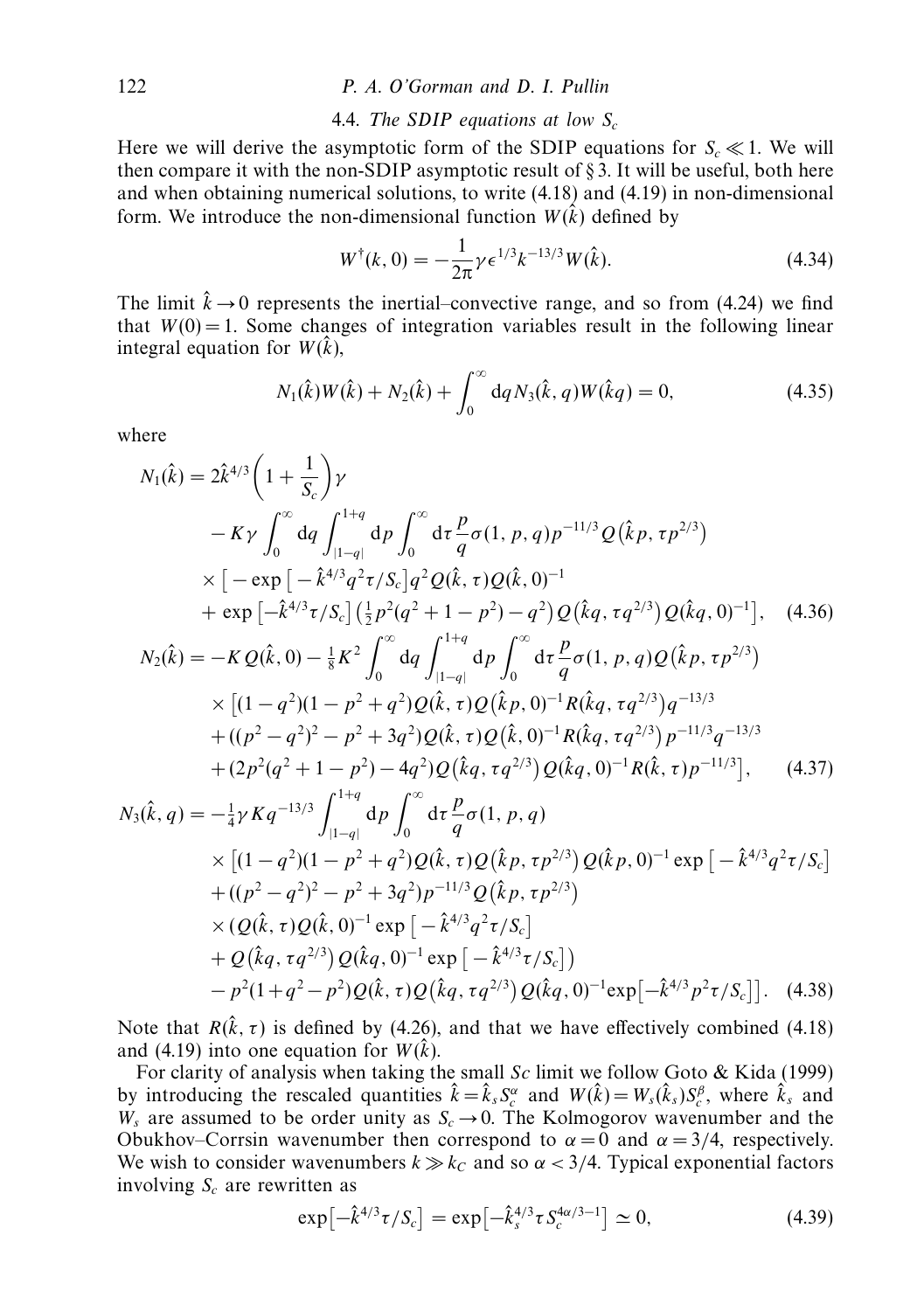because  $4\alpha/3 - 1 < 0$ . Therefore in (4.35) we can neglect  $N_3$ , and  $N_1$  is approximated by

$$
N_1 \simeq 2\hat{k}_s^{4/3} S_c^{4\alpha/3 - 1} \gamma. \tag{4.40}
$$

Care must be taken with the function  $R(\hat{k}, \tau)$ , which is written using the rescaled quantities as

$$
R(\hat{k}, \tau) = \int_0^{\tau} d\tau' Q(\hat{k}, \tau') \exp[-\hat{k}_s^{4/3} S_c^{4\alpha/3 - 1}(\tau - \tau')]. \tag{4.41}
$$

Noting that  $\tau \geq \tau'$  we have

$$
N_2 \simeq -K \mathcal{Q}(\hat{k}_s S_c^{\alpha}, 0). \tag{4.42}
$$

The relevant scaling for  $W_s(\hat{k}_s)$  is then  $\beta = -4\alpha/3 + 1$ , with the result

$$
W_s(\hat{k}_s) = \frac{KQ(\hat{k}_s S_c^{\alpha}, 0)}{2\hat{k}_s^{4/3}\gamma}.
$$
\n(4.43)

Returning to unscaled variables, we have

$$
W(\hat{k}) = \frac{K Q(\hat{k}, 0) S_c}{2\hat{k}^{4/3} \gamma}, \qquad k \gg k_C.
$$
 (4.44)

The corresponding form for the shell-summed cospectrum is

$$
C(k) = -\frac{2\mu}{3\kappa k^2} E(k), \qquad k \gg k_c,
$$
\n(4.45)

and for  $k_C \ll k \ll k_K$  we recover (3.24). Therefore the SDIP equation is consistent with the asymptotic result of  $\S 3.3$  for the inertial–diffusive range that was derived using the simpler Batchelor *et al.* (1959) type analysis. The SDIP asymptotic form  $(4.45)$  is more general since it applies in the viscous–diffusive range also. The SDIP equations are solved numerically in § 4.5 and the asymptotic form (4.45) is verified.

#### 4.5. Numerical solution

Here we will solve (4.35) numerically for a range of values of *Sc*. Equation (4.35) is an inhomogeneous Fredholm integral equation of the second kind. As written, the integrals giving  $N_1(\hat{k})W(\hat{k})$  and  $\int_0^\infty dq \, N_3(\hat{k}, q)W(\hat{k}, q)$  do not converge, because of a non-integrable singularity as  $(p \rightarrow 0, q \rightarrow 1)$ . These singularities do cancel each other, but involve the unknown function  $W(\hat{k})$  in a way that makes adding and subtracting the singularity difficult. Therefore, the method of solution chosen was to use a Newton–Raphson solver. This simplifies the problem because calculation of the residuals requires finding the left-hand side of the equation, but not each individual term. Although the equation is linear, in practice two iterations were required for good accuracy.

The *q* integration was performed using a Gauss–Jacobi rule, and the *p* and *τ* integrations were performed using adaptive Gauss–Konrod integration. The Jacobian required for the Newton–Raphson solver was calculated using finite differences, and interpolations were performed using cubic and bicubic spline interpolation for  $W(\hat{k})$ and  $Q(\hat{k}, \tau)$ , respectively.

The results were found to be converged when the integral equation was evaluated at twenty points, and when for the *q* integration the integrand was evaluated at twenty-four points. The integral equation was evaluated at the same points as where  $W(\hat{k})$  was stored, but these points were chosen to be different from the quadrature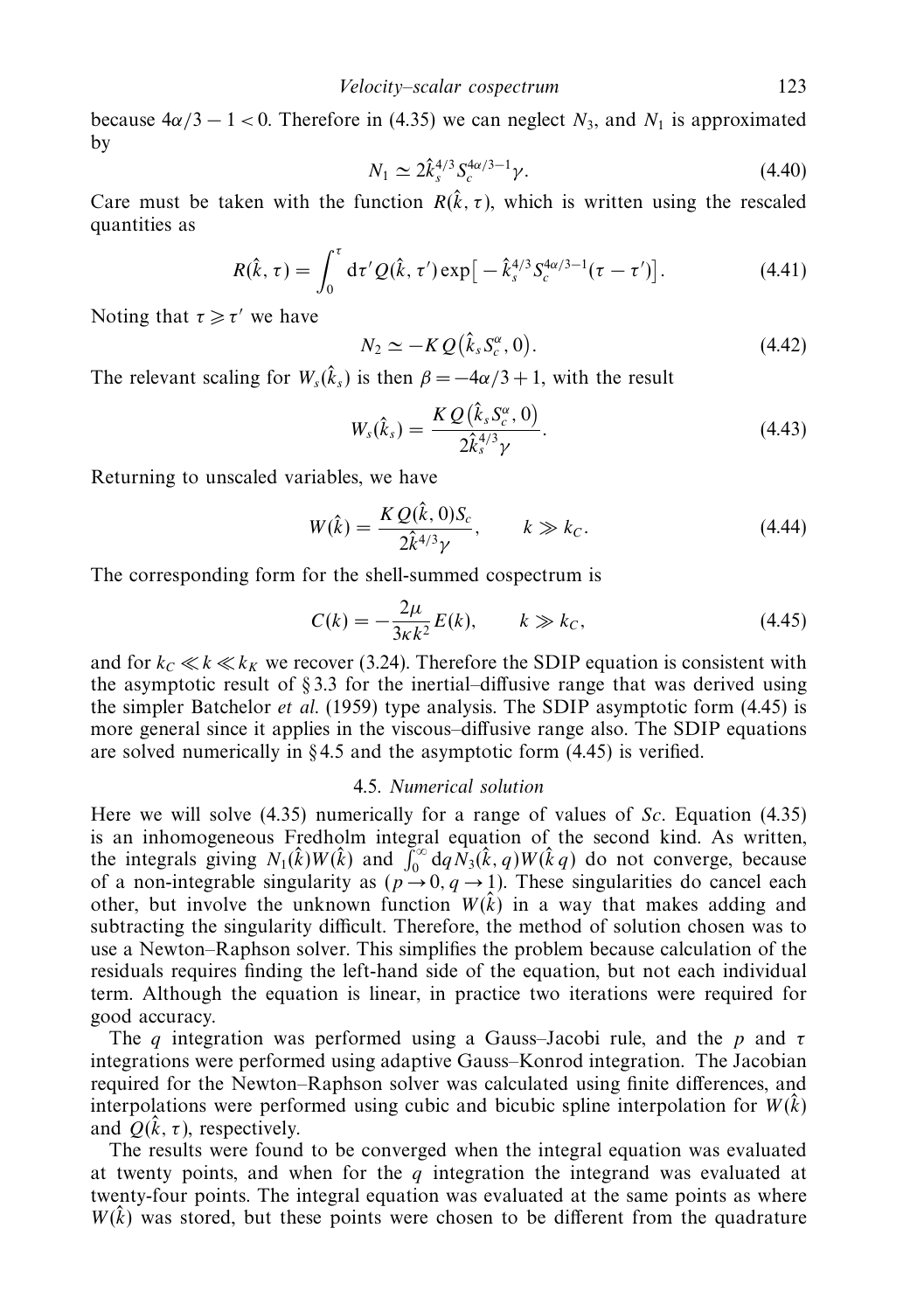

Figure 1. SDIP results for the compensated shell-summed velocity–scalar cospectrum: (*a*)  $S_c = 1$  (solid), 2 (dashed), 10 (dotted), and 100 (dash-dotted). (*b*)  $S_c = 1$  (solid), 10<sup>-1</sup> (dashed),  $10^{-2}$  (dash-dotted),  $10^{-3}$  (dotted), and  $10^{-4}$  (dash-dot-dotted).

points for the *q* integration. This was necessary because *W* enters the *q* integral as  $W(kq)$ , and so, for small  $\hat{k}$ , the *q* integration must extend to large values for accuracy. A rescaling to a form with  $W(q)$  was not possible without the undesirable effect of making the location of the singular points a function of  $\hat{k}$ .

Solving (4.35) obviously requires knowledge of the two-time two-point velocity statistics through the function  $Q(\hat{k}, \tau)$ . This was obtained by repeating the SDIP calculation of KG, involving the solution of a coupled system of a nonlinear integral equation, and a second-order integro-differential equation. Our results for  $Q(\tilde{k},0)$ were found to match their reported results to within graphing accuracy.

The shell-summed cospectrum is related to  $W(\hat{k})$  by

$$
C(k) = -\frac{4}{3}\mu\gamma\epsilon^{1/3}k^{-7/3}W(\hat{k}),\tag{4.46}
$$

and figure 1(*a*) shows the results for the compensated shell-summed cospectrum for a range of  $S_c > 1$ . As might be expected, the cospectrum decays more slowly for increasing *Sc*, but nonetheless smoothly approaches the inertial–convective limit in each case. Note that we did not enforce the inertial–convective limit,  $W(0) = 1$ , so that this condition is a check on the consistency of our results with the inertial–convective calculation. There is a characteristic bump structure, which is located at approximately  $0.3 k<sub>K</sub>$  for  $S<sub>c</sub> = 1$ . The cospectrum quickly reaches an asymptotic form for large  $S<sub>c</sub>$ , and when graphed there was no visible difference between the cospectra at  $S_c = 100$ and 1000. As was discussed in  $\S$ 3, there seems to be no power-law behaviour in the viscous–convective range. The compensated shell-summed cospectrum is shown in figure  $1(b)$  for a range of small  $S_c$ . Again there is a smooth approach to the inertial–convective limit in each case.

In figure 2 we compare the numerical solution to the SDIP equation at a range of  $S_c \leq 1$  with the inertial–diffusive power law form (3.24). In contrast to figure 1(*b*), we have scaled the wavenumber with the Obukhov–Corrsin wavenumber rather than the Kolmogorov wavenumber, so that the normalized inertial–diffusive asymptotic result is independent of  $S_c$ . The approach to the power law form is evident for the lower *S<sub>c</sub>* cospectra. In figure 3 we make a comparison at  $S_c = 10^{-4}$  of the SDIP asymptotic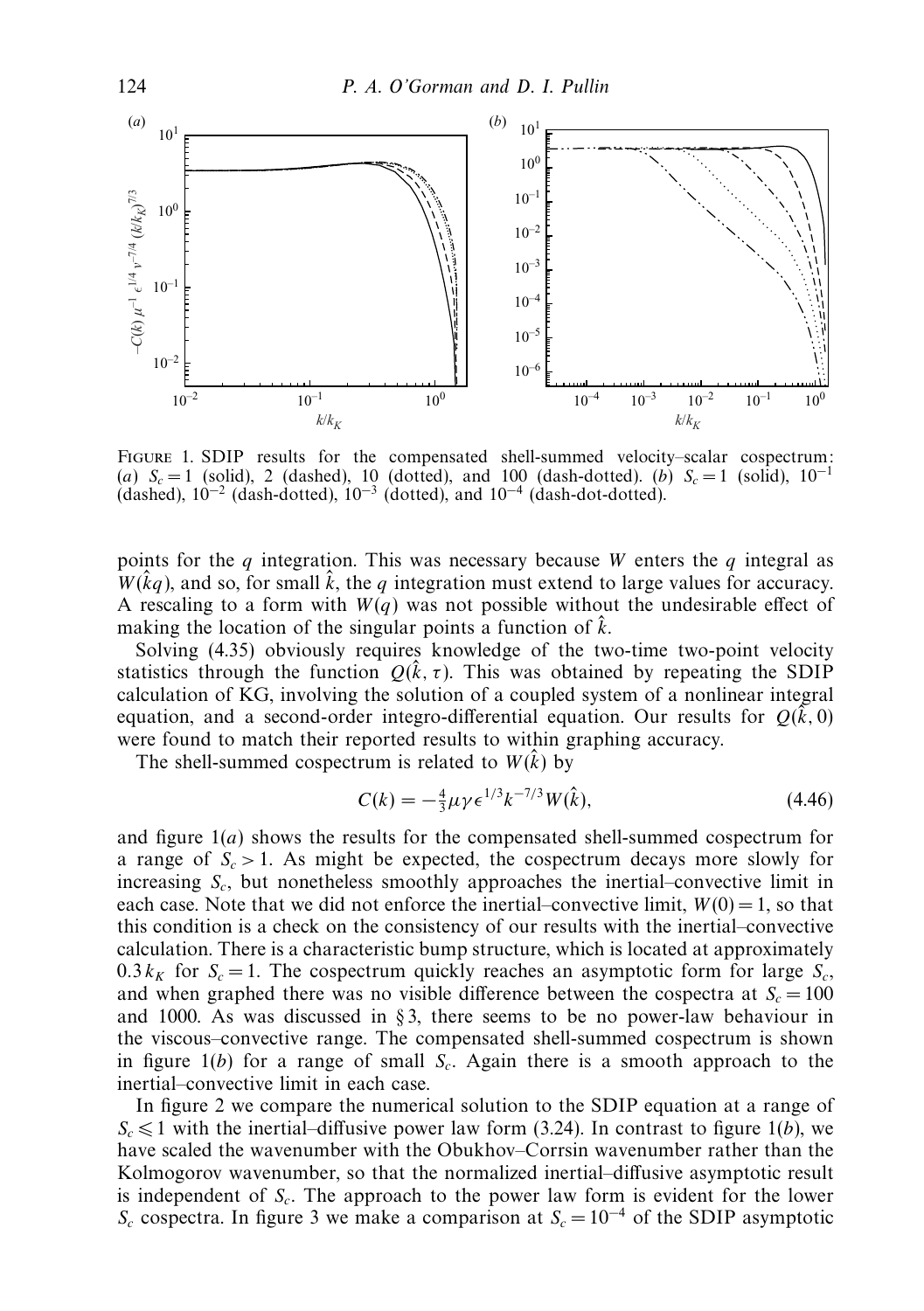

Figure 2. SDIP results for the compensated shell-summed velocity–scalar cospectrum at low *Sc* (same key as figure 1*b*). Here the wavenumber has been normalized with the Obukhov–Corrsin wavenumber, and the thick solid line shows the inertial–diffusive asymptotic result given by (3.24).



Figure 3. SDIP result for the compensated shell-summed velocity–scalar cospectrum at  $S_c = 10^{-4}$  (solid) compared with the SDIP asymptotic form given by (4.45) (dashed).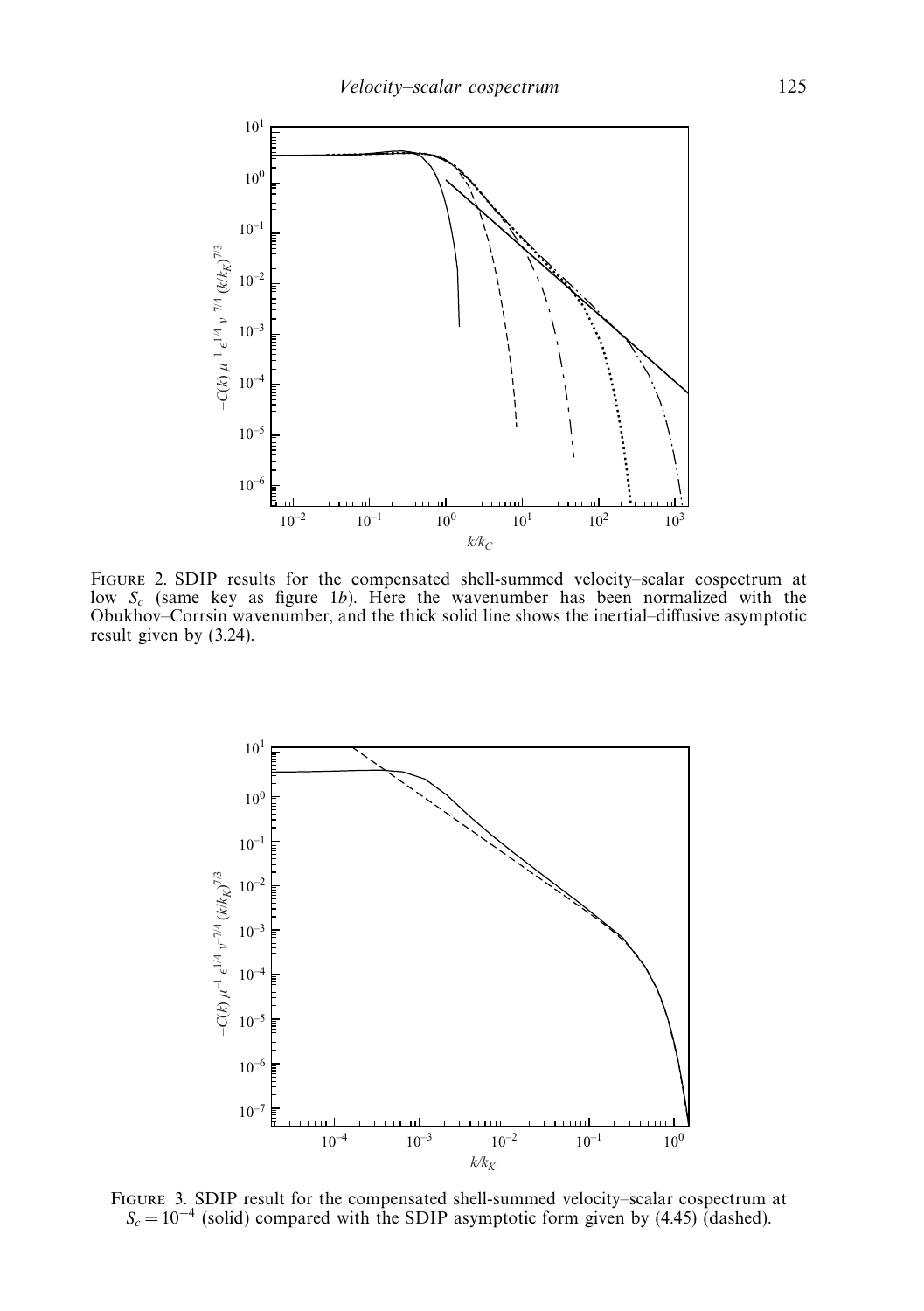

Figure 4. SDIP results for the shell-summed velocity–scalar cospectrum (uncompensated) at  $S_c = 10^{-4}$  (dashed), 1 (solid), and 10<sup>4</sup> (dotted). The power laws  $k^{-7/3}$  and  $k^{-11/3}$  are also shown for reference.

form (4.45), and the SDIP numerical result. The agreement of the numerical result with the SDIP asymptotic form is excellent in the viscous–diffusive range.

Finally, to summarize our results for the effect of  $S_c$  on the cospectrum, figure 4 shows the shell-summed cospectrum in uncompensated form for  $S_c = 10^{-4}$ , 1, 10<sup>4</sup>, making clear the two distinct power law ranges for small  $S_c$ . At large  $S_c$ , the relatively small effect of changes in  $S_c$  is evident, at least when the wavenumber is scaled with the Kolmogorov wavenumber, corresponding to varying the diffusivity with the viscosity and energy dissipation held constant. Comparison with experiment, DNS, and the stretched-spiral vortex model at  $S_c$  of order unity will be made in § 5.2.

#### *5. Numerical experiments*

Here, results are reported for a DNS at *Sc* order unity and an LES at low *Sc*. In both the DNS and the LES, a statistically homogeneous and isotropic velocity field mixed a passive scalar with a mean scalar gradient.

## 5.1. Direct numerical simulation

A DNS was performed on the QSC supercomputer at a Taylor Reynolds number, *Rλ*, of 265 and *Sc* of 0*.*7, and the velocity–scalar cospectrum was calculated. The velocity field was evolved according to the Navier–Stokes equations, and the scalar was evolved using the advection–diffusion equation. Statistics were calculated at a statistically stationary state achieved by forcing the velocity field at low wavenumbers. A pseudospectral method was used, and further details of the numerical method may be found in O'Gorman & Pullin (2004). Results from an additional simulation at  $R<sub>\lambda</sub> = 167$  are also reported, and parameters describing the simulations are summarized in table 1. The Courant number used was relatively low because the time step was fixed so that two-time statistics could be collected easily. The value of  $k_{max}/k_K$  used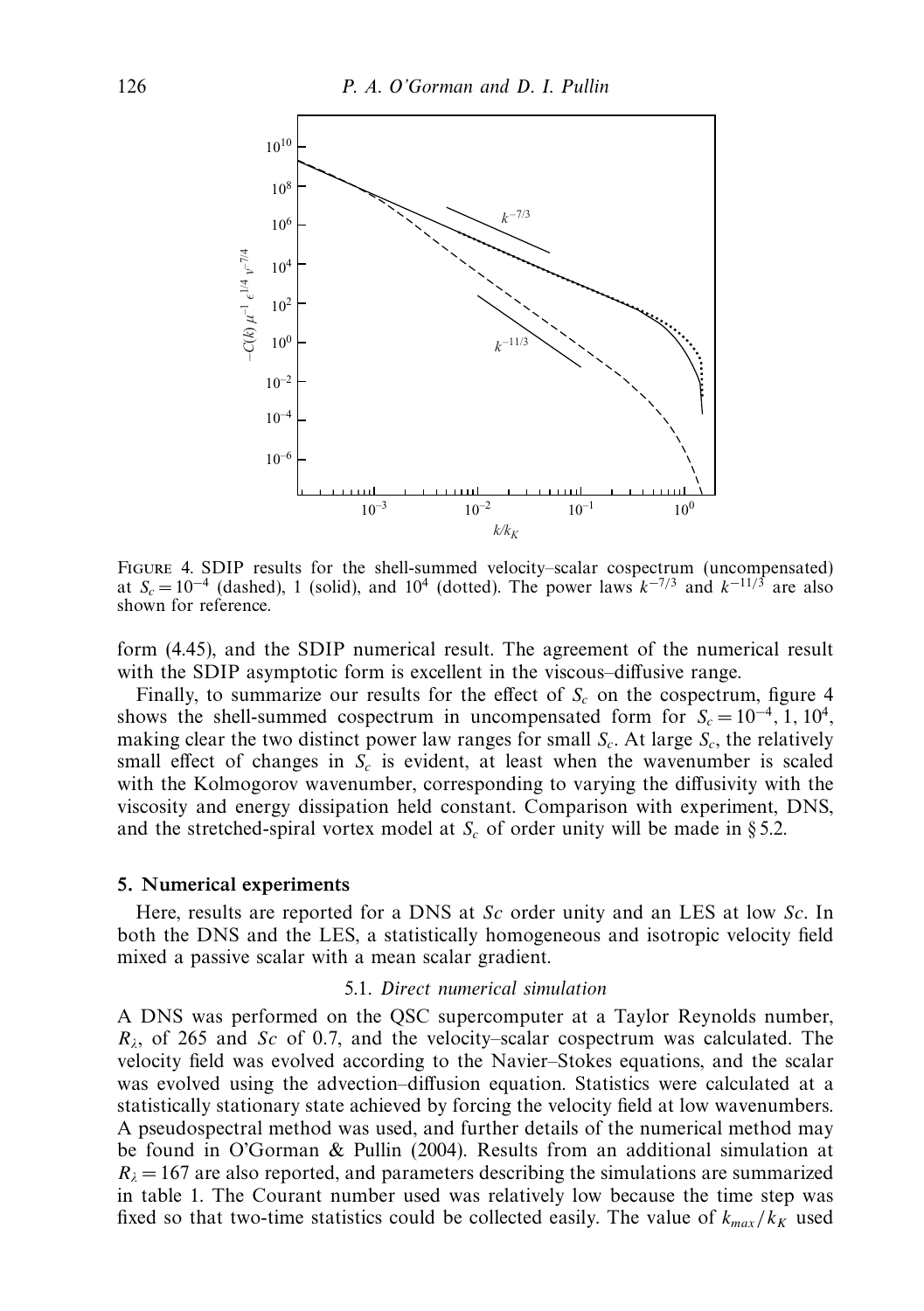|  | Grid $R_{\lambda}$ $T_{stat}/T_{eddy}$ $S_c$ $k_{max}/k_K$ $R_l$ $\overline{\theta^2}/(\mu l_{\epsilon})^2$ $k_0 l$ C |  |  |  |
|--|-----------------------------------------------------------------------------------------------------------------------|--|--|--|
|  | 512 <sup>3</sup> 265 10.5 0.7 1.05 1901 0.45 1.00 0.48                                                                |  |  |  |
|  | 256 <sup>3</sup> 167 9.3 0.7 1.00 779 0.38 0.99 0.51                                                                  |  |  |  |

TABLE 1. Simulation parameters for the stationary period of the DNS.  $T_{eddy}$  is the eddy turnover time,  $T_{stat}$  is the time over which the statistics are collected,  $k_{max}$  is the largest dynamically important wavenumber,  $R_l$  is the Reynolds number based on the integral length scale  $l$ , the turbulent length scale is  $l_e = u_{rms}^3/\epsilon$  where  $u_{rms}$  is the root-mean-square velocity,  $k_0$  is the smallest wavenumber, and *C* is the Courant number.



FIGURE 5. Compensated spectra from the DNS at  $512^3$  (solid line) and  $256^3$  (dashed line): (*a*) energy spectra, (*b*) scalar spectra.

is at the low end of the range of commonly used values when passive scalar statistics are collected at  $Sc = 0.7$ .

For both simulations, the shell-summed energy spectra are shown in figure 5(*a*), and the shell-summed scalar spectra are shown in figure 5(*b*). These spectra are shown in compensated form, and are useful as a reference when considering the velocity–scalar cospectrum. A small inertial range and a bump in the dissipation range are apparent for the energy spectra. The slope of the scalar spectra in the convective range is shallower than  $k^{-5/3}$ , although it could be argued that a true inertial–convective range is not apparent at these Reynolds numbers.

The shell-summed velocity–scalar cospectra for the two simulations are shown in compensated form in figure 6(*a*). The cospectral slope is shallower than  $k^{-7/3}$  in the inertial–convective range. Note that the cospectra for the simulations at  $R_\lambda$  of 265 and 167 do not exactly coincide for intermediate or large wavenumber, at least with the normalization used. This is in contrast to the energy and scalar spectra in figures 5(*a*) and  $5(b)$  which appear to show a universal  $(R<sub>\lambda</sub>$  independent) wavenumber range. Mydlarski (2003) also found a dependence on  $R_\lambda$  for the related one-dimensional heat flux structure function in the inertial–convective range. Further investigation at a range of different *R<sup>λ</sup>* seems warranted.

The one-dimensional cross-spectrum inequality is closely related to the spectral coherence, see Bendat  $&$  Piersol (1986). Similarly, using the the cospectral inequality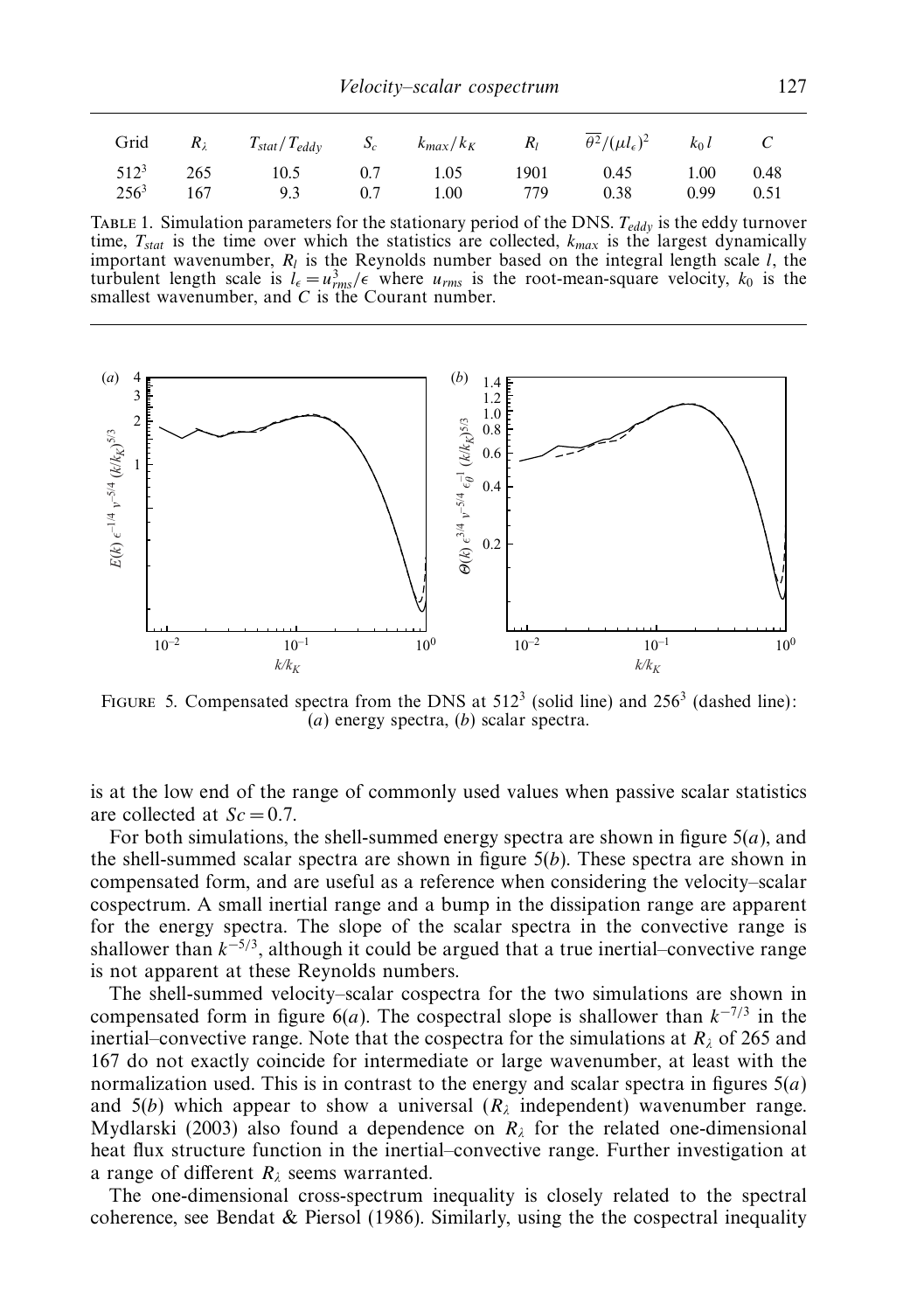

FIGURE 6. DNS results at  $512<sup>3</sup>$  (solid line) and  $256<sup>3</sup>$  (dashed line): (a) compensated shell-summed velocity–scalar cospectra, (b) shell-summed spectral coherence compared with a *k*−4*/*<sup>3</sup> power law.

(3.14) as a guide, we can define a shell-summed spectral coherence,

$$
H(k) = \frac{3C(k)^2}{2E(k)\Theta(k)},\tag{5.1}
$$

so that  $H(k) \leq 1$ . We note that whereas the definition of the one-dimensional spectral coherence involves the quadrature spectrum, the shell-summed cross-spectrum is real by definition. The magnitude of  $H(k)$  is a measure of how correlated the scalar and velocity Fourier components are at a given wavenumber, and is clearly a measure of the approach to isotropy at small scales. In figure  $6(b)$ , we plot  $H(k)$  from the DNS, noting that if the Lumley scaling form (1.2) holds, then  $H(k)$  will have a  $k^{-4/3}$ wavenumber-dependence in the inertial–convective range. The slope in the inertial– convective range is shallower than  $k^{-4/3}$ . The maximum value of  $H(k)$  is approximately 0*.*6 and this occurs at the lowest wavenumber. Note that we have omitted the lowest wavenumber for each simulation in figures 5(*a*), 5(*b*) and 6(*a*) for readability.

Unlike for the normalized cospectra in figure  $6(a)$ , we do not expect the spectral coherence functions to coincide at different  $R_\lambda$ . Assume for the moment that the normalization used in figure 6(*a*), namely  $C(k)\mu^{-1}\epsilon^{1/4}\nu^{-7/4}$ , gives an approximately universal form for the cospectrum when plotted against  $k/k_K$ . We can also use the standard universal forms for the energy and scalar spectra as these give good collapse of the energy and scalar spectra in figures  $5(a)$  and  $5(b)$ . Then the shell-summed spectral coherence should vary in the same way with  $R_\lambda$  as the non-dimensional number  $\epsilon_{\theta}^{-1} \mu^2 \nu$ , and this can be expected to have a strong  $R_{\lambda}$  dependence.

## 5.2. Comparison of DNS results with theory and experiment

We make a comparison of the DNS results for the cospectrum with the SDIP result of §4, the stretched-spiral vortex model of O'Gorman & Pullin (2003), and the experimental result of Mydlarski & Warhaft (1998). We take  $S_c = 0.7$ , except in the case of the stretched-spiral vortex model where  $S_c$  is restricted to be unity. For this model we also consider only the component of the cospectrum owing to axial motion in the vortex structures, see O'Gorman & Pullin (2003) for further details. The experimental result was for the one-dimensional cospectrum of the velocity  $u_1$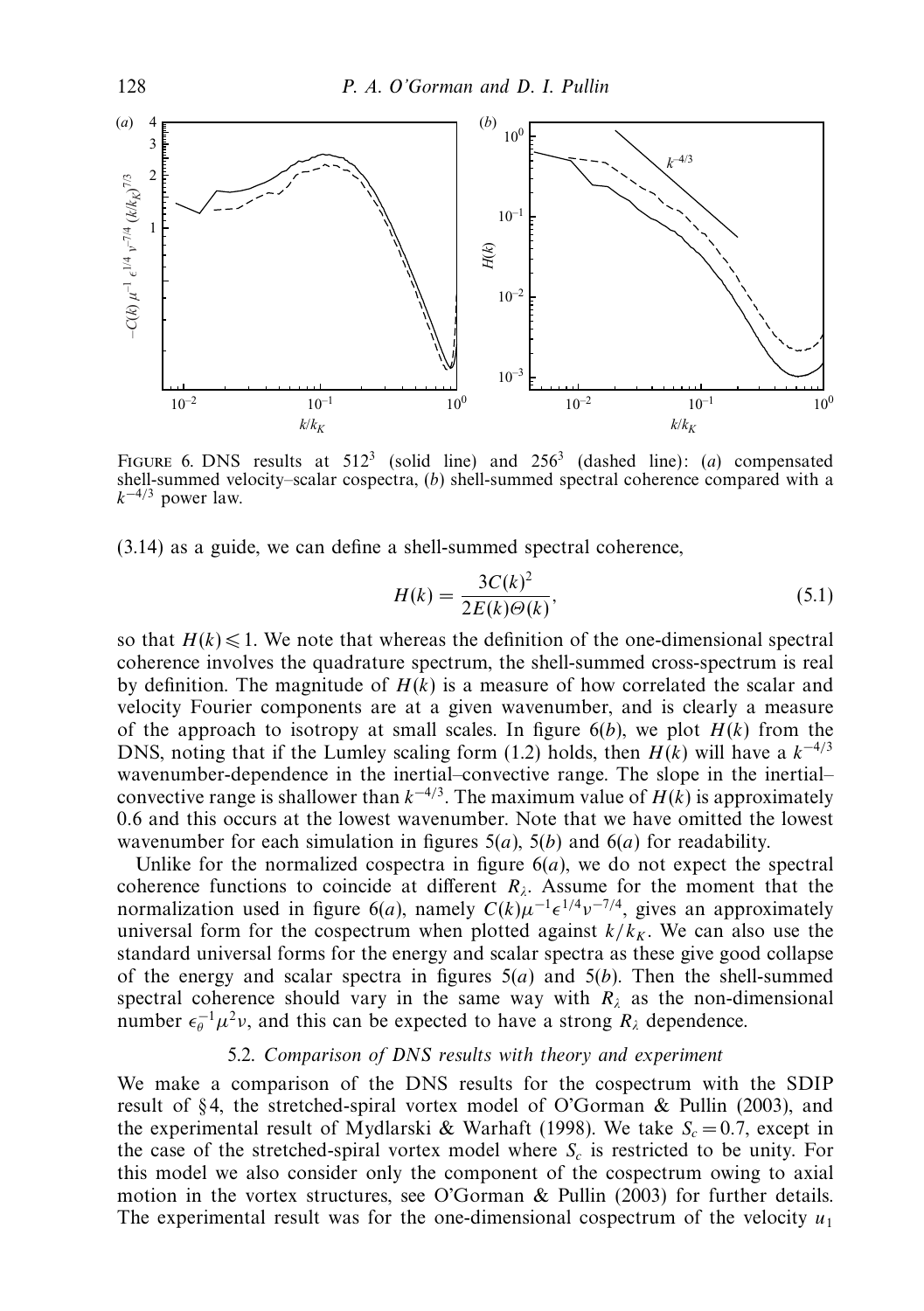

Figure 7. Comparison of one-dimensional velocity–scalar cospectra from the stretched-spiral vortex model (dashed), experimental data from Mydlarski & Warhaft (1998) at *R<sup>λ</sup>* = 582 (solid), DNS at  $R<sub>\lambda</sub> = 265$  (dash-dot-dotted), SDIP inertial-convective (dotted), and SDIP (dash-dotted).

and temperature,  $C^{1d}(k_3)$ , at  $R_\lambda$  of 582. Note that in the experiment, the direction of the scalar gradient, and hence the scalar flux, was perpendicular to the direction in which the cospectrum was measured. The experimental data were rather noisy, and so we have applied a one-third octave smoothing filter. To make the comparison, we convert the SDIP and stretched-spiral vortex model shell-summed cospectra to one-dimensional cospectra using the following formula derived in O'Gorman  $\&$  Pullin (2003),

$$
C^{1d}(k_3) = \frac{3}{4} \int_{k_3}^{\infty} \frac{k^2 + k_3^2}{k^3} C(k) \, \mathrm{d}k. \tag{5.2}
$$

The one-dimensional cospectrum was calculated directly in the DNS.

The cospectra are shown in figure 7 in compensated form, where we have also shown a straight line representing the inertial–convective SDIP result. The DNS cospectrum was calculated by time-averaging a sequence of normalized spectra, and so a rough estimate of the error is given by the time variation at a given wavenumber. At  $k/k_k = 0.05$  we found that the standard deviation of the compensated cospectrum  $C^{1d}(k_3)\mu^{-1}\epsilon^{1/4}\nu^{-7/4}(k_3/k_K)^{7/3}$  was 0.14. It is difficult to estimate the error in the experimental cospectrum, but we note that the unfiltered compensated cospectrum had excursions of the order of half a decade in the inertial–convective range.

The shapes of the cospectra are similar in all cases, although the SDIP cospectrum is closer than the other cospectra to a  $k^{-7/3}$  power law in the inertial–convective range. The DNS has a similar spectral slope to that of the experimental result which was reported as  $k^{-2}$ . The SDIP cospectrum seems to be too large in the inertial– convective range, and in this context it is worth noting that the SDIP value for the Obukhov–Corrsin differs from experimental values by a factor of about a half. The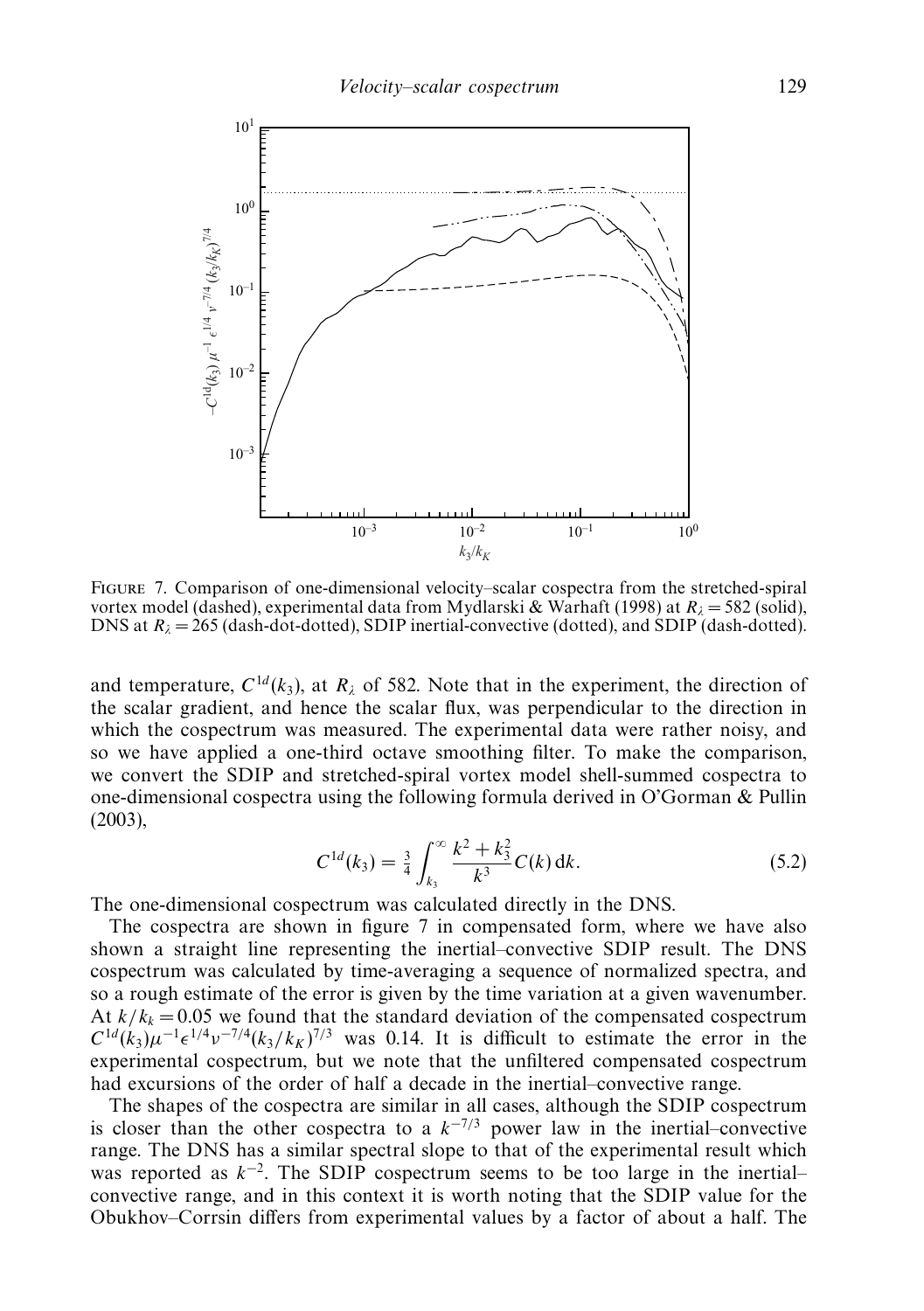discrepancy may be related to the strong assumption used in the SDIP closure of statistical independence between the position function and several other variables.

## 5.3. Large-eddy simulation at low *Sc*

A large-eddy simulation (LES) was performed to verify the asymptotic results (3.17) and (3.24) for the scalar spectrum and velocity–scalar cospectrum, respectively, at low *Sc* in the inertial–diffusive range. Our simulation is similar to the LES of Chasnov (1991), where a comparison was made with the asymptotic form (3.17) for the scalar spectrum. Chasnov found excellent agreement in the far inertial–diffusive range, but the agreement in the near inertial–diffusive range was not as good. As was the case for Chasnov, we do not need a subgrid model for the scalar because we resolve the diffusive range. Our subgrid model for the velocity is different from that used by Chasnov.

A statistically stationary state was reached in the same way as in the DNS by forcing the velocity at the low wavenumbers, and with a mean scalar gradient acting as the source for the scalar variance. The resolution used was  $64^3$  gridpoints, at an  $R_\lambda$  of 1500, and with  $Sc = 2 \times 10^{-4}$ . Statistics were collected over thirty large-eddy turnover times, and time-averaged spectra are reported. The details of the velocity forcing and the pseudospectral method are the same as in Pullin (2000). We used the stretchedvortex SGS model of Misra & Pullin (1997), with vortex alignment according to the locally resolved strain rates (model 1a), and a spiral-vortex-type energy spectrum at the subgrid scales. Evaluation of the second-order velocity structure function was used to calculate the subgrid energy, see Voelkl, Pullin & Chan (2000) and Pullin (2000) for further details. This LES method has the advantage of dynamically giving a value for the Kolmogorov constant. The time-averaged value was  $K = 1.40$  with a standard deviation of 0*.*05, which may be compared with the more commonly accepted value of  $K = 1.6$  (Sreenivasan 1995) We evaluate expressions  $(3.17)$  and  $(3.24)$  using the value for *K* dynamically calculated by the LES because we need a value of *K* that is consistent with the energy spectrum in the LES in order to test the validity of these asymptotic expressions fairly.

The LES result for the velocity–scalar cospectrum, and the asymptotic result given by (3.24) are compared in figure 8. The agreement is reasonable for wavenumbers in the inertial–diffusive range, although the asymptotic result is lower than the LES result. The LES result for the scalar spectrum, and the asymptotic result given by (3.17) are compared in figure 9(*a*). The Obukhov–Corrsin wavenumber corresponds to  $k_c/k_K \approx 0.002$ , and so we can see that in the inertial–diffusive range the agreement is quite good. Thus, LES seems to confirm the asymptotic results for both the velocity– scalar cospectrum and the scalar spectrum, although of course any mechanism that requires a resolved viscous range has been neglected in our LES. For reference, we show in figure  $9(b)$  the energy spectrum from the LES compared with the inertial-range form (3.23), where we have again used the Kolmogorov constant given by the LES.

## *6. Concluding remarks*

Several properties of the velocity–scalar cospectrum were examined in this study. In the inertial–convective range, the SDIP result for the cospectrum was shown to agree with the Lumley (1967) scaling. A comparison was made of the experimental data of Mydlarski & Warhaft (1998) with the result from the SDIP, the stretched-spiral vortex model result of O'Gorman & Pullin (2003), and the DNS result. The cospectral slopes in the inertial–convective range were all found to be shallower than  $k^{-7/3}$ , where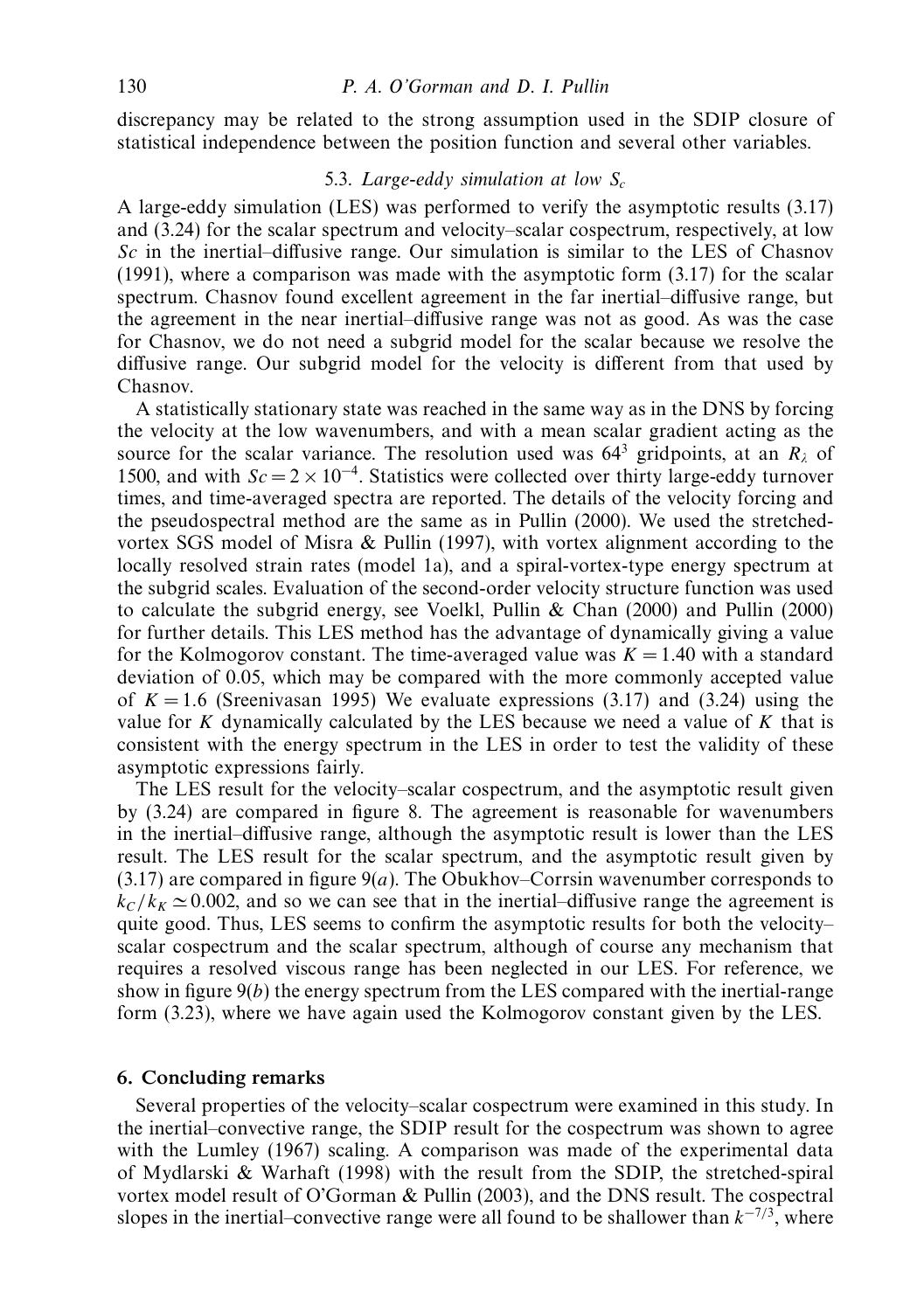

Figure 8. Comparison of the velocity–scalar cospectrum from the LES (solid) and the low *Sc* asymptotic form given by (3.24) (dashed).



FIGURE 9. (*a*) Comparison of the scalar spectrum from the LES (solid) and the low  $S_c$ asymptotic form given by (3.17) (dashed). (*b*) Comparison of the energy spectrum from the LES (solid) and the inertial range form given by  $(3.23)$  (dashed).

Mydlarski & Warhaft had found *k*−<sup>2</sup> at their largest *Rλ*. The decay of the cospectrum with wavenumber in the inertial–convective range was found to be faster than that of the scalar or the energy spectra, and this is consistent with the idea of an approach to isotropy at small scales.

The effect on the cospectrum of different *Sc* was investigated. An upper bound was derived for the magnitude of the cospectrum in terms of the shell-summed energy and scalar spectra, with the implication that at high *Sc* the cospectrum would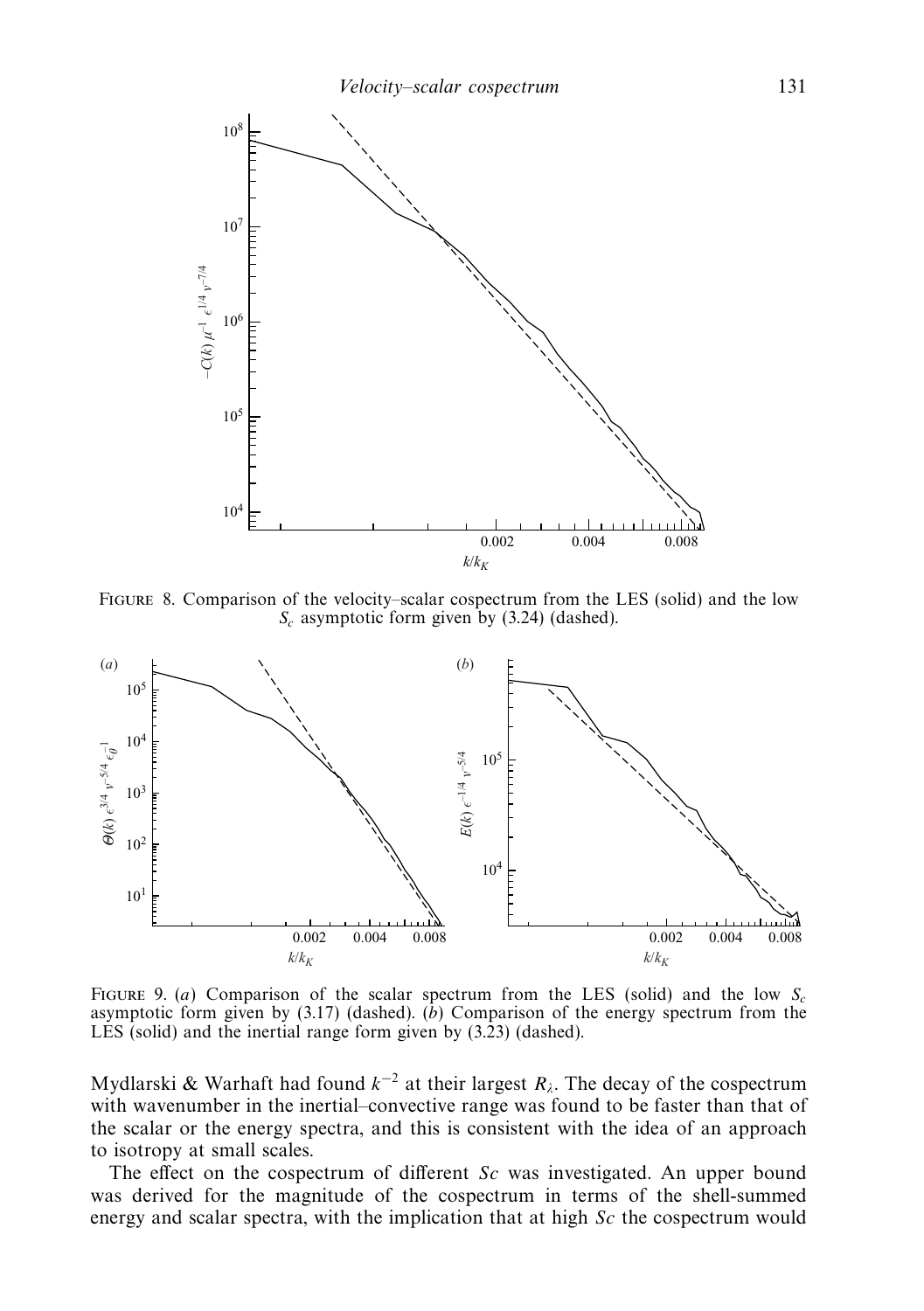decay exponentially with wavenumber in the viscous–convective range. This limits the possible contribution of sub-Kolmogorov length scales to the mean scalar flux, a result that may be important in subgrid modelling of the scalar flux. At low *Sc*, a new asymptotic form was found for the velocity–scalar cospectrum, with a *k*−11*/*<sup>3</sup> power law wavenumber-dependence in the inertial-diffusive range. The inertial–diffusive asymptotic forms for the cospectrum and the scalar spectrum were confirmed using LES, and are in principle subject to experimental verification, perhaps using a liquid metal. At least in this regime, the forcing of the scalar fluctuation by the mean scalar gradient is important at large wavenumber for both the scalar spectrum and the velocity–scalar cospectrum. Although the derivation of the SDIP equation for the cospectrum was complicated, one advantage of the method is that it was then relatively inexpensive to investigate a wide range of *Sc*. Using the SDIP equation, the asymptotic form of the cospectrum in the inertial–diffusive range was confirmed and extended to the viscous–diffusive range. At high *Sc*, the SDIP result for the cospectrum was indeed found to decay exponentially in the viscous–convective range, as was expected from the cospectrum inequality.

One possibility for future work, suggested by the DNS results described here, is an investigation of the Reynolds-number dependence of the cospectrum when plotted using Kolmogorov scaling. Another possibility for future work is the calculation of the scalar spectrum using the SDIP in the case of a mean scalar gradient. The SDIP equation for the passive scalar spectrum would then involve the velocity–scalar cospectrum, so that in a sense some of the work has already been done.

P.A.OG. and D.I.P. were supported in part by the National Science Foundation under Grant CTS-0227881. The DNS was performed on the QSC supercomputer, and was supported by the Academic Strategic Alliances Program of the Accelerated Strategic Computing Initiative (ASCI/ASAP) under subcontract no. B341492 of DOE contract W-7405-ENG-48.

#### *Appendix A*

Here we will show how the Batchelor *et al.* (1959) result for the scalar spectrum in the inertial–diffusive range is modified by the presence of a mean scalar gradient. In the inertial–diffusive range, we have shown in § 3.3 that an approximate equation for  $\tilde{\theta}(\mathbf{k}, t)$  is given by neglecting the time derivative in (3.19). Multiplying by a similar expression for  $\tilde{\theta}(-k, t)$ , and taking an ensemble average gives

$$
\overline{\tilde{\theta}}(\mathbf{k}, t)\tilde{\theta}(-\mathbf{k}, t)\kappa^{2}k^{4} = \mu^{2}\overline{\tilde{u}_{1}(\mathbf{k}, t)\tilde{u}_{1}(-\mathbf{k}, t)} \n- \left(\frac{2\pi}{L}\right)^{6} \sum_{p} \sum_{q} p_{j}q_{i}\overline{\tilde{u}_{j}(-\mathbf{k} - \mathbf{p}, t)\tilde{u}_{i}(\mathbf{k} - \mathbf{q}, t)\tilde{\theta}(\mathbf{p}, t)\tilde{\theta}(\mathbf{q}, t)} \n+ 2\mu \left(\frac{2\pi}{L}\right)^{3} \text{Re}\left(\mathrm{i} \sum_{q} q_{i}\overline{\tilde{u}_{i}(-\mathbf{k} - \mathbf{q}, t)\tilde{\theta}(\mathbf{q}, t)\tilde{u}_{1}(\mathbf{k}, t)}\right).
$$
\n(A1)

Again using  $|q| \ll k$ ,  $|p| \ll k$ , and assuming the statistical independence of modes at wavenumber *q* or *p* with modes at  $k - q$ ,  $k$ , or  $k - p$ , we find

$$
\overline{\tilde{\theta}}(\mathbf{k},t)\tilde{\theta}(-\mathbf{k},t)\kappa^{2}k^{4} = \mu^{2}\overline{\tilde{u}_{1}(\mathbf{k},t)\tilde{u}_{1}(-\mathbf{k},t)} - \left(\frac{2\pi}{L}\right)^{6} \sum_{p} \sum_{q} p_{j}q_{i}\overline{\tilde{u}_{j}(-\mathbf{k}-\mathbf{p},t)\tilde{u}_{i}(\mathbf{k}-\mathbf{q},t)}\overline{\tilde{\theta}(\mathbf{p},t)\tilde{\theta}(\mathbf{q},t)}.
$$
\n(A2)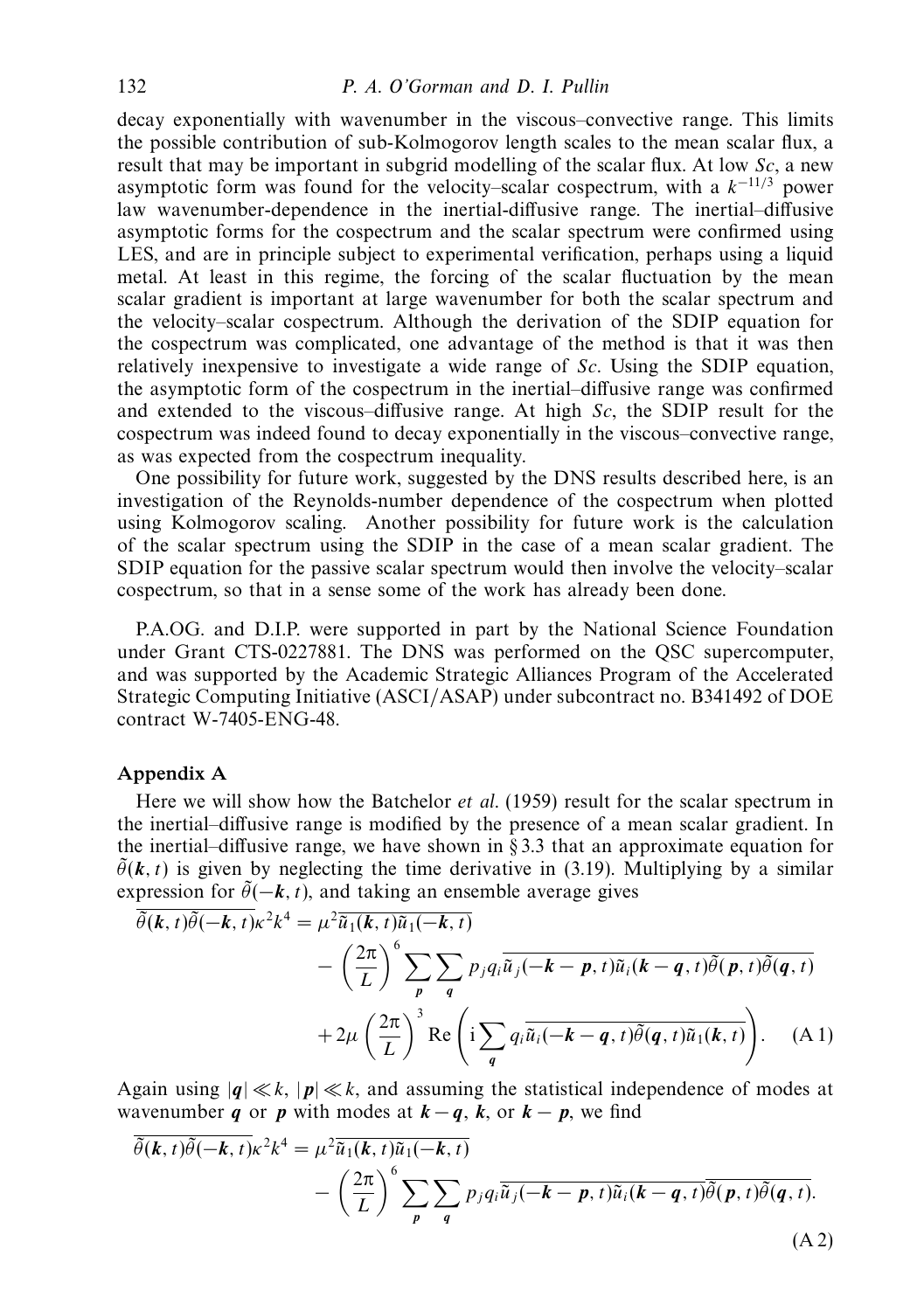This may be simplified to

$$
\kappa^2 k^4 \tilde{Z}(\mathbf{k}, t, t) = \mu^2 \tilde{V}_{11}(\mathbf{k}, t, t) + \tilde{V}_{11}(\mathbf{k}, t, t) \left(\frac{2\pi}{L}\right)^3 \sum_{q} q_j q_j \tilde{Z}(q, t, t). \tag{A 3}
$$

The sum over *q* can be related to the scalar dissipation. Taking the limit  $L \rightarrow \infty$ , and performing a surface integral in wavenumber space leads to

$$
\Theta(k) = \frac{2}{3}E(k)\kappa^{-2}k^{-4}\left(\mu^2 + \frac{\epsilon_{\theta}}{2\kappa}\right).
$$
 (A4)

We are in the inertial range, and so using the appropriate form of the energy spectrum  $(3.23)$  gives the result  $(3.17)$ , which reduces to the Batchelor *et al.* (1959) result when the mean scalar gradient,  $\mu$ , is set to zero.

#### *Appendix B*

This Appendix outlines the derivation of the closed SDIP equations for the velocity– scalar cospectrum. Further details of the derivation are given in Appendices C, D, and E.† The exact evolution equations for one-and two-point statistics are derived in Fourier space in §§ B.1 and B.2. The direct-interaction decompositions are made in § B.3, and the closed equations are derived in § B.4. Finally, the simplification of the equations for the statistically stationary and axisymmetric case is described in § B.5.

## B.1. Equations in Fourier space

We begin by writing the governing equations in Fourier space. The incompressibility of the velocity field implies that  $k_i \tilde{u}_i(\mathbf{k}, t) = 0$ . The Navier–Stokes equations (4.1) become

$$
\left[\frac{\partial}{\partial t} + \nu k^2\right] \tilde{u}_i(\boldsymbol{k}, t) = -\frac{i}{2} \left(\frac{2\pi}{L}\right)^3 \tilde{P}_{ijm}(\boldsymbol{k}) \sum_{\substack{\boldsymbol{p} \\ (\boldsymbol{k} + \boldsymbol{p} + \boldsymbol{q} = 0)}} \tilde{u}_j(-\boldsymbol{p}, t) \tilde{u}_m(-\boldsymbol{q}, t), \quad (B 1)
$$

where  $\tilde{P}_{ijm}(\mathbf{k}) = k_m \tilde{P}_{ij}(\mathbf{k}) + k_j \tilde{P}_{im}(\mathbf{k})$ , and the incompressible projection operator is given by  $\tilde{P}_{ii}(\mathbf{k}) = \delta_{ii} - k_i k_i / k^2$ . The scalar advection–diffusion equation (3.18) becomes (3.19) in Fourier space, but here we will use the equivalent symmetric form,

$$
\left[\frac{\partial}{\partial t} + \kappa k^2\right] \tilde{\theta}(\mathbf{k}, t) = -\mu \tilde{u}_1(\mathbf{k}, t) - i k_j \left(\frac{2\pi}{L}\right)^3 \sum_{\substack{\mathbf{p} \\ (\mathbf{k} + \mathbf{p} + \mathbf{q} = 0)}} \tilde{u}_j(-\mathbf{p}, t) \tilde{\theta}(-\mathbf{q}, t). \tag{B.2}
$$

The evolution equation for the Lagrangian position function (4.4) becomes

$$
\frac{\partial}{\partial t}\tilde{\psi}(\mathbf{k},t|\mathbf{k}',t') = -ik_j \left(\frac{2\pi}{L}\right)^3 \sum_{\substack{\mathbf{p} \\ (\mathbf{k}+\mathbf{p}+\mathbf{q}=0)}} \tilde{u}_j(-\mathbf{p},t)\tilde{\psi}(-\mathbf{q},t|\mathbf{k}',t'),\tag{B 3}
$$

with initial condition

$$
\tilde{\psi}(\mathbf{k}, t|\mathbf{k}', t') = \frac{L^3}{(2\pi)^6} \delta_{\mathbf{k}+\mathbf{k}'}^3,
$$
\n(B4)

† These are available as a supplement to the online version or from the JFM Editorial Office. Cambridge.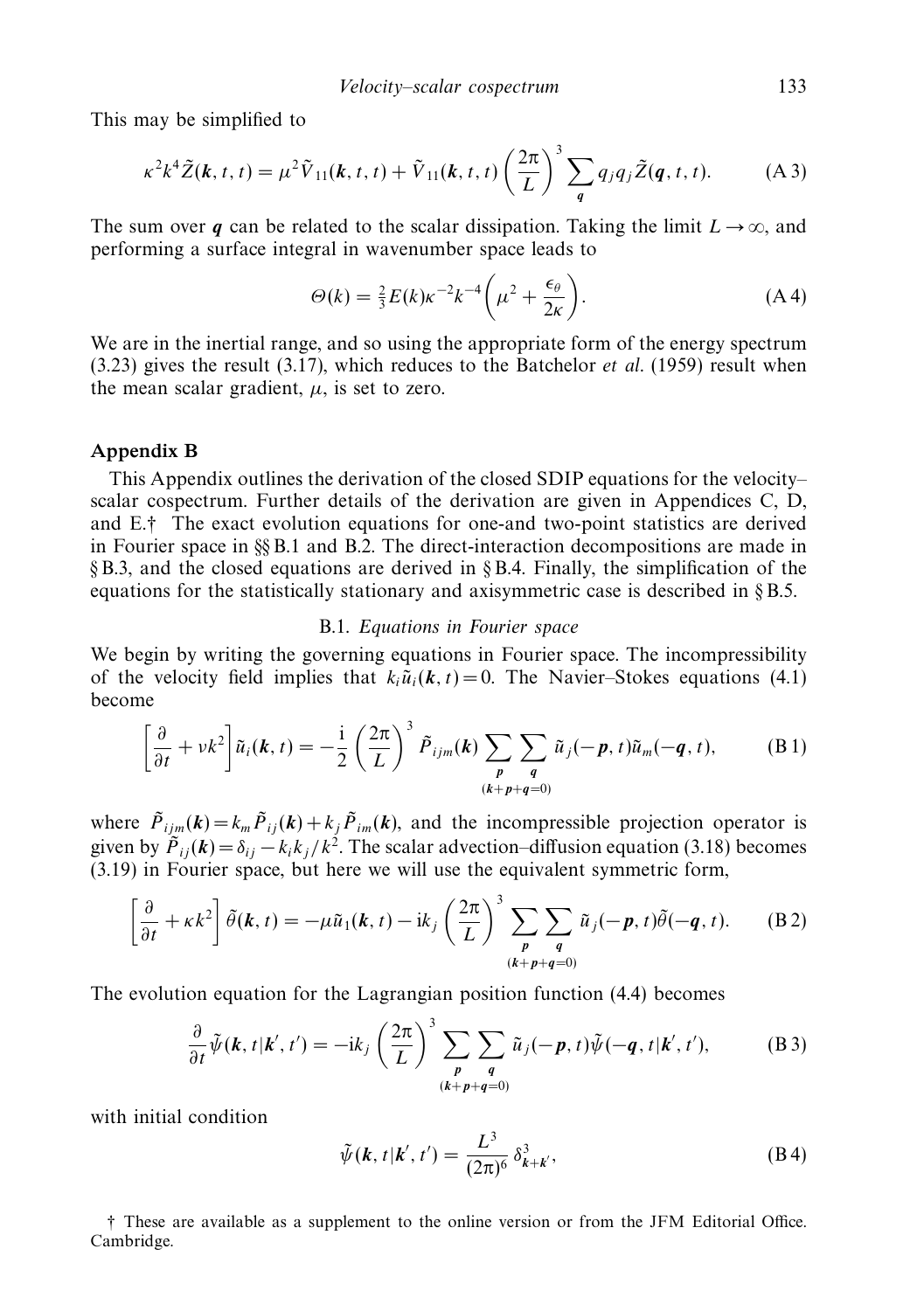where  $\delta_{k+k}^3 = 1$  if  $k = -k'$ , and  $\delta_{k+k'}^3 = 0$  otherwise. The Fourier transforms of the Lagrangian velocity and scalar fields evolve according to

$$
\frac{\partial}{\partial t}\tilde{v}_i(t|\mathbf{k},t') = -\frac{(2\pi)^6}{L^3}\nu \sum_{\mathbf{p}} p^2 \tilde{u}_i(\mathbf{p},t)\tilde{\psi}(-\mathbf{p},t|\mathbf{k},t') \n- i\frac{(2\pi)^9}{L^6} \sum_{\mathbf{p}} \sum_{\mathbf{q}} \sum_{\mathbf{r}} \frac{r_i r_m r_n}{r^2} \tilde{u}_m(\mathbf{p},t)\tilde{u}_n(\mathbf{q},t)\tilde{\psi}(\mathbf{r},t|\mathbf{k},t'), \quad (B 5)
$$

and

$$
\frac{\partial}{\partial t}\tilde{\theta}^{(L)}(t|\boldsymbol{k},t') = -\mu \tilde{v}_1(t|\boldsymbol{k},t') - \frac{(2\pi)^6}{L^3} \kappa \sum_{\boldsymbol{p}} p^2 \tilde{\theta}(\boldsymbol{p},t) \tilde{\psi}(-\boldsymbol{p},t|\boldsymbol{k},t'). \tag{B 6}
$$

This may be seen by taking a time derivative of the Fourier space counterparts of (4.6) and (4.7),

$$
\tilde{v}_i(t|\mathbf{k},t') = \frac{(2\pi)^6}{L^3} \sum_{\mathbf{k}'} \tilde{u}_i(\mathbf{k}',t) \tilde{\psi}(-\mathbf{k}',t|\mathbf{k},t'),
$$
\n(B7)

and

$$
\tilde{\theta}^{(L)}(t|\boldsymbol{k},t') = \frac{(2\pi)^6}{L^3} \sum_{\boldsymbol{k}'} \tilde{\theta}(\boldsymbol{k}',t) \tilde{\psi}(-\boldsymbol{k}',t|\boldsymbol{k},t').
$$
 (B 8)

The diffusive term in  $(B 6)$  is written incorrectly in the paper by Goto & Kida (1999), although this makes no difference after the SDIP approximations are made.

### B.2. Two-point statistics

We will need evolution equations for the two-point quantities  $\tilde{W}_i(\mathbf{k}, t, t')$  and  $\tilde{Y}_i(\mathbf{k}, t, t')$ , defined by (4.12) and (4.13), respectively. For one-time correlations we have

$$
\left[\frac{\partial}{\partial t} + (\nu + \kappa)k^2\right] \tilde{W}_i(\mathbf{k}, t, t) = -\mu \tilde{V}_{1i}(\mathbf{k}, t, t)
$$
  

$$
-ik_j \left(\frac{2\pi}{L}\right)^6 \sum_{\substack{p \ p \ q}} \sum_{\substack{q \ (k+p+q=0)}} \overline{\tilde{u}_j(-p, t)\tilde{\theta}(-q, t)\tilde{u}_i(-k, t)}
$$
  

$$
+ \frac{i}{2} \left(\frac{2\pi}{L}\right)^6 \tilde{P}_{ijm}(\mathbf{k}) \sum_{\substack{p \ q \ (k+p+q=0)}} \overline{\tilde{u}_j(-p, t)\tilde{u}_m(-q, t)\tilde{\theta}(k, t)},
$$
  

$$
\frac{(-k+p+q=0)}{(-k+p+q=0)}
$$
(B9)

and  $\tilde{Y}_i(\mathbf{k}, t, t) = \tilde{W}_i(-\mathbf{k}, t, t)$ . For two-time correlations we have that *∂*  $\frac{\partial}{\partial t} \tilde{W}_i(\mathbf{k}, t, t') = -\mu \tilde{V}_{1i}(\mathbf{k}, t, t') - \kappa \frac{(2\pi)^9}{L^6}$ *L*6  $\sum$ *p*  $p^2 \overline{\tilde{\theta}(\mathbf{p},t)} \tilde{\psi}(-\mathbf{p},t|\mathbf{k},t') \tilde{u}_i(-\mathbf{k},t')$ )*,* (B 10) *∂*  $\frac{\partial}{\partial t} \tilde{Y}_i(\mathbf{k}, t, t') = -i \frac{(2\pi)^{12}}{L^9}$ *L*9  $\sum$ *p*  $\sum$ *q*  $\sum$ *r*  $(p+q+r=0)$  $\frac{r_i r_m r_n}{r^2} \overline{\tilde{u}}_m(p,t) \tilde{u}_n(q,t) \tilde{\psi}(r,t|k,t') \tilde{\theta}(-k,t')$  $-\nu \frac{(2\pi)^9}{L^6}$ *L*6  $\sum$ *p*  $p^2 \tilde{u}_i(\boldsymbol{p}, t) \tilde{\psi}(-\boldsymbol{p}, t | \boldsymbol{k}, t') \tilde{\theta}(-\boldsymbol{k}, t')$ )*.* (B 11)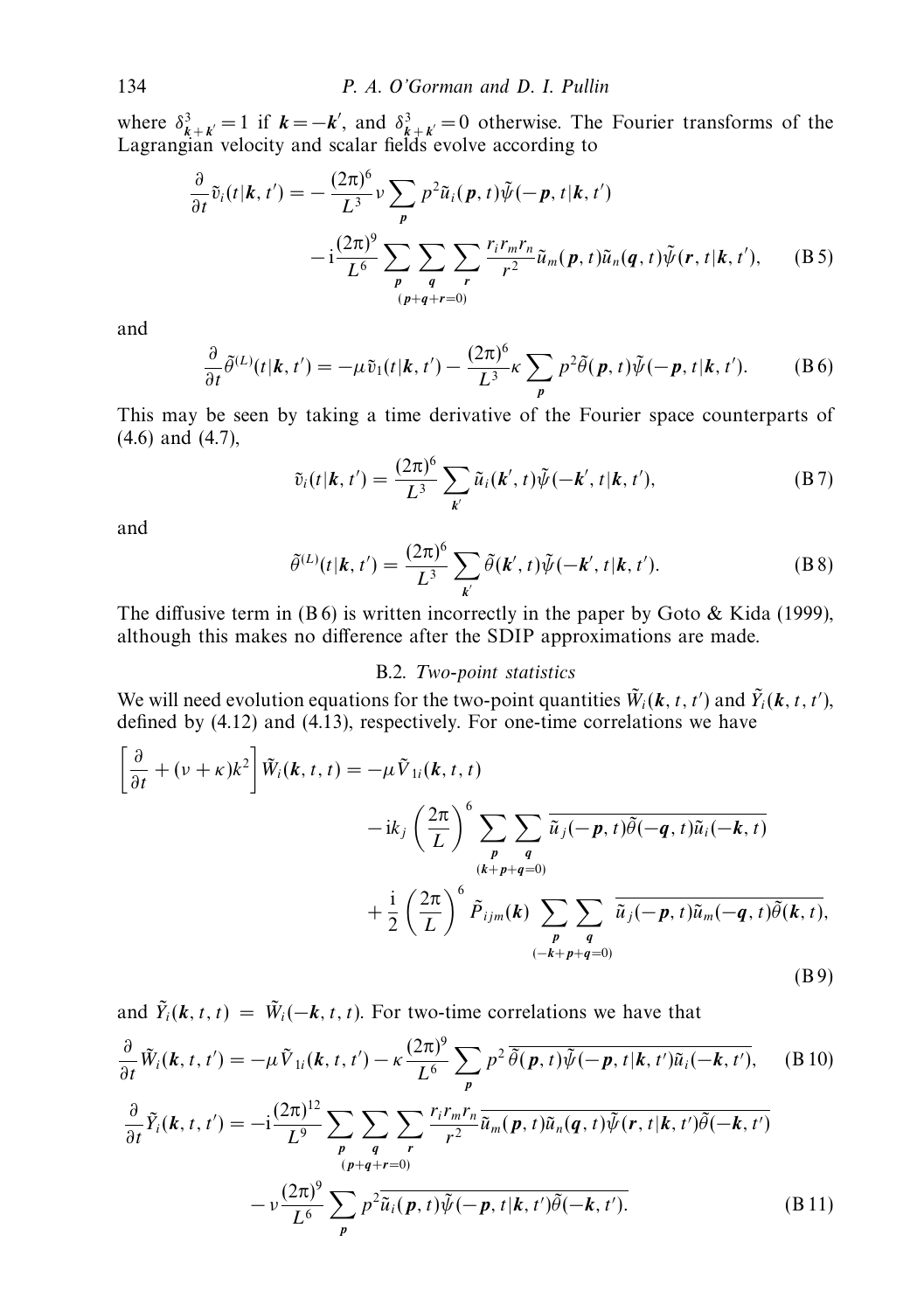It will be necessary to make use of linear response functions in the SDIP calculation. The Eulerian and Lagrangian scalar response functions are defined as

$$
\tilde{G}(\mathbf{k}, t | \mathbf{k}', t') = \frac{\delta \tilde{\theta}(\mathbf{k}, t)}{\delta \tilde{\theta}(\mathbf{k}', t')},
$$
\n(B12)

$$
\tilde{G}^{(L)}(t|\mathbf{k}, \mathbf{k}', t') = \frac{\delta \tilde{\theta}^{(L)}(t|\mathbf{k}, t')}{\delta \tilde{\theta}(\mathbf{k}', t')},
$$
\n(B13)

with evolution equations

$$
\left[\frac{\partial}{\partial t} + \kappa k^2\right] \tilde{G}(\boldsymbol{k}, t | \boldsymbol{k}', t') = -ik_j \left(\frac{2\pi}{L}\right)^3 \sum_{\substack{p \ p \ (k+p+q=0)}} \tilde{u}_j(-p, t) \tilde{G}(-q, t | \boldsymbol{k}', t'), \quad (B\,14)
$$

$$
\frac{\partial}{\partial t}\tilde{G}^{(L)}(t|\boldsymbol{k},\boldsymbol{k}',t') = -\kappa \frac{(2\pi)^6}{L^3} \sum_{\boldsymbol{p}} p^2 \tilde{G}(\boldsymbol{p},t|\boldsymbol{k}',t') \tilde{\psi}(-\boldsymbol{p},t|\boldsymbol{k},t'),\tag{B.15}
$$

and initial conditions

$$
\tilde{G}(\mathbf{k}, t'|\mathbf{k}', t') = \tilde{G}^{(L)}(t'|\mathbf{k}, \mathbf{k}', t') = \frac{L^3}{(2\pi)^6} \delta_{\mathbf{k} + \mathbf{k}'}^3.
$$
 (B.16)

Here  $\delta$  is a functional derivative, and our notation is consistent so that, for example,  $\delta \tilde{\theta}(\mathbf{k}, t) / \delta \tilde{\theta}(\mathbf{k}', t')$  is a Fourier transform with respect to *x*, followed by a Fourier transform with respect to *x'* of  $\delta\theta(x, t)/\delta\theta(x', t')$ . Similarly, we define Eulerian and Lagrangian velocity response functions as

$$
\tilde{G}_{ij}^{(E)}(\mathbf{k}, t | \mathbf{k}', t') = \frac{\delta \tilde{u}_i(\mathbf{k}, t)}{\delta \tilde{u}_j(\mathbf{k}', t')},
$$
\n(B17)

$$
\tilde{G}_{ij}^{(L)}(t|\mathbf{k}, \mathbf{k}', t') = \frac{\delta \tilde{v}_i(t|\mathbf{k}, t')}{\delta \tilde{u}_j(\mathbf{k}', t')},
$$
\n(B18)

with initial conditions

$$
\tilde{G}_{ij}^{(E)}(\mathbf{k}, t'|\mathbf{k}', t') = \tilde{G}_{ij}^{(L)}(t'|\mathbf{k}, \mathbf{k}', t') = \frac{L^3}{(2\pi)^6} \delta_{ij} \delta_{\mathbf{k} + \mathbf{k}'}^3.
$$
 (B.19)

Details of the evolution equations for  $\tilde{G}_{ij}^{(E)}(\mathbf{k}, t | \mathbf{k}', t')$  and  $\tilde{G}_{ij}^{(L)}(t | \mathbf{k}, \mathbf{k}', t')$  may be found in KG.

We will mostly work with the incompressible projection of  $\tilde{G}_{ij}^{(L)}(t|\mathbf{k}, \mathbf{k}', t')$ , and so we define

$$
\tilde{G}_{ij}(\mathbf{k}, t, t') = \frac{(2\pi)^6}{L^3} \overline{\tilde{G}}_{im}^{(L)}(t|\mathbf{k}, -\mathbf{k}, t') \tilde{P}_{mj}(\mathbf{k}).
$$
\n(B.20)

#### B.3. DIA decompositions

The basis of the SDIP is the decomposition of the field variables into the sum of non-direct-interaction (NDI) fields, denoted by the superscript (0), and the deviation fields, denoted with the superscript (1). For example, we decompose the scalar field as

$$
\tilde{\theta}(\mathbf{k}, t) = \tilde{\theta}^{(0)}(\mathbf{k}, t \| \mathbf{k}_0, \, \mathbf{p}_0, \, \mathbf{q}_0) + \tilde{\theta}^{(1)}(\mathbf{k}, t \| \mathbf{k}_0, \, \mathbf{p}_0, \, \mathbf{q}_0), \tag{B.21}
$$

where  $k_0$ ,  $p_0$  and  $q_0$  are a triad of wavevectors such that  $k_0 + p_0 + q_0 = 0$ . The initial conditions for this decomposition are given at time  $t_0$  as

$$
\tilde{\theta}^{(0)}(\mathbf{k}, t_0 \|\mathbf{k}_0, \, \mathbf{p}_0, \, \mathbf{q}_0) = \tilde{\theta}(\mathbf{k}, t_0), \qquad \tilde{\theta}^{(1)}(\mathbf{k}, t_0 \|\mathbf{k}_0, \, \mathbf{p}_0, \, \mathbf{q}_0) = 0. \tag{B.22}
$$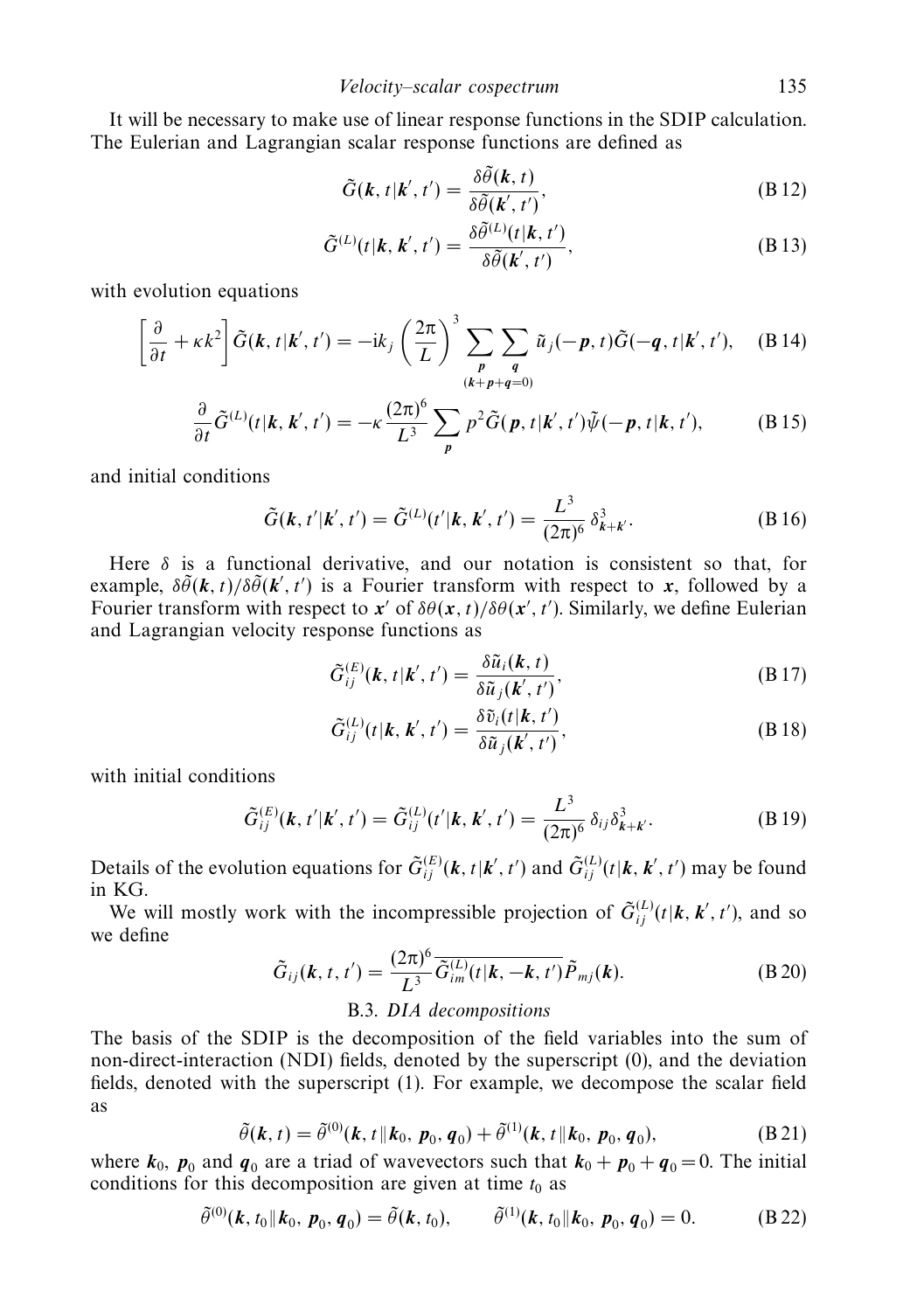The evolution of  $\tilde{\theta}^{(0)}$  is governed by

$$
\left[\frac{\partial}{\partial t} + \kappa k^2\right] \tilde{\theta}^{(0)}(\mathbf{k}, t | \mathbf{k}_0, \mathbf{p}_0, \mathbf{q}_0) = -ik_j \left(\frac{2\pi}{L}\right)^3 \sum_{\substack{p \\ (\mathbf{k} + p + \mathbf{q} = 0)}} \sum_{\substack{q \\ (\mathbf{k} + p + \mathbf{q} = 0)}}' \tilde{u}_j(-\mathbf{p}, t) \tilde{\theta}^{(0)}(-\mathbf{q}, t | \mathbf{k}_0, \mathbf{p}_0, \mathbf{q}_0) - \mu \tilde{u}_1(\mathbf{k}, t),
$$
\n(B.23)

where  $\sum \sum'$  denotes a summation that excludes interactions between the triad  $k_0$ ,  $p_0$ , and  $q_0$ . Subtracting (B 23) from (B 2) we find

$$
\left[\frac{\partial}{\partial t} + \kappa k^2\right] \tilde{\theta}^{(1)}(k, t \| k_0, p_0, q_0) = -ik_j \left(\frac{2\pi}{L}\right)^3 \sum_{p} \sum_{q} \tilde{u}_j(-p, t) \tilde{\theta}^{(1)}(-q, t \| k_0, p_0, q_0) \n- i \delta_{k-k_0}^3 k_{0j} \tilde{u}_j(-p_0, t) \tilde{\theta}^{(0)}(-q_0, t \| k_0, p_0, q_0) \n- i \delta_{k-k_0}^3 k_{0j} \tilde{u}_j(-q_0, t) \tilde{\theta}^{(0)}(-p_0, t \| k_0, p_0, q_0) \n+ i \delta_{k+k_0}^3 k_{0j} \tilde{u}_j(p_0, t) \tilde{\theta}^{(0)}(q_0, t \| k_0, p_0, q_0) \n+ i \delta_{k+k_0}^3 k_{0j} \tilde{u}_j(q_0, t) \tilde{\theta}^{(0)}(p_0, t \| k_0, p_0, q_0) \n+ (k_0 \rightarrow p_0 \rightarrow q_0 \rightarrow k_0).
$$
\n(B 24)

Similar decompositions are made for the Eulerian velocity field,  $\tilde{u}(k, t)$ , the position function,  $\tilde{\psi}(\mathbf{k}, t | \mathbf{k}', t')$ , the Eulerian velocity response function  $\tilde{G}_{ij}^{(E)}(\mathbf{k}, t | \mathbf{k}', t')$ , and the Lagrangian velocity response function  $\tilde{G}^{(L)}_{ij}(t|\mathbf{k}, \mathbf{k}', t')$ , see KG. We also decompose the Eulerian scalar response function,  $\tilde{G}(\mathbf{k}, t | \mathbf{k}', t')$ , see Goto & Kida (1999). The deviation fields can then be expressed in terms of the NDI fields and the response functions. For example, the scalar deviation field is given by

$$
\tilde{\theta}^{(1)}(\mathbf{k}, t \| \mathbf{k}_0, \mathbf{p}_0, \mathbf{q}_0) = -ik_j \frac{(2\pi)^9}{L^6} \int_{t_0}^t dt' \tilde{G}^{(0)}(\mathbf{k}, t| - \mathbf{k}, t' \| \mathbf{k}_0, \mathbf{p}_0, \mathbf{q}_0) \times \left[ \delta_{\mathbf{k} - \mathbf{k}_0}^3 \tilde{u}_j(-\mathbf{p}_0, t') \tilde{\theta}^{(0)}(-\mathbf{q}_0, t' \| \mathbf{k}_0, \mathbf{p}_0, \mathbf{q}_0) \right. \left. + \delta_{\mathbf{k} - \mathbf{k}_0}^3 \tilde{u}_j(-\mathbf{q}_0, t') \tilde{\theta}^{(0)}(-\mathbf{p}_0, t' \| \mathbf{k}_0, \mathbf{p}_0, \mathbf{q}_0) \right. \left. + \delta_{\mathbf{k} + \mathbf{k}_0}^3 \tilde{u}_j(\mathbf{p}_0, t') \tilde{\theta}^{(0)}(\mathbf{q}_0, t' \| \mathbf{k}_0, \mathbf{p}_0, \mathbf{q}_0) \right. \left. + \delta_{\mathbf{k} + \mathbf{k}_0}^3 \tilde{u}_j(\mathbf{q}_0, t') \tilde{\theta}^{(0)}(\mathbf{p}_0, t' \| \mathbf{k}_0, \mathbf{p}_0, \mathbf{q}_0) \right. \left. + (\mathbf{k}_0 \rightarrow \mathbf{p}_0 \rightarrow \mathbf{q}_0 \rightarrow \mathbf{k}_0) \right].
$$
\n(B.25)

## B.4. Evolution equations for  $\widetilde{W}(\mathbf{k}, t, t)$ ,  $\widetilde{W}(\mathbf{k}, t, t')$  and  $\widetilde{X}(\mathbf{k}, t, t')$

The main purpose of the SDIP is to express third-order correlations in terms of second-order correlations so that closed evolution equations for second-order quantities can be derived. There are three main assumptions in the SDIP procedure: (i) The magnitude of the deviation field is smaller than that of the NDI field for times (*t*−*t*0) within the correlation time scale of the velocity field. (ii) Any two Fourier modes of the NDI fields without direct interaction are statistically independent of each other. For example,  $\tilde{\theta}^{(0)}(k_0, t | k_0, p_0, q_0)$ ,  $\tilde{\theta}^{(0)}(p_0, t' | k_0, p_0, q_0)$  and  $\tilde{u}_k^{(0)}(q_0, t'' | k_0, p_0, q_0)$  are statistically independent. (iii) The NDI position function field,  $\tilde{\psi}^{(0)}$ , is statistically independent of the other Eulerian quantities, such as  $\tilde{u}_i^{(0)}$  and  $\tilde{\theta}^{(0)}$ . Additional statistical assumptions were required in KG involving the position response function, but this function is not used here.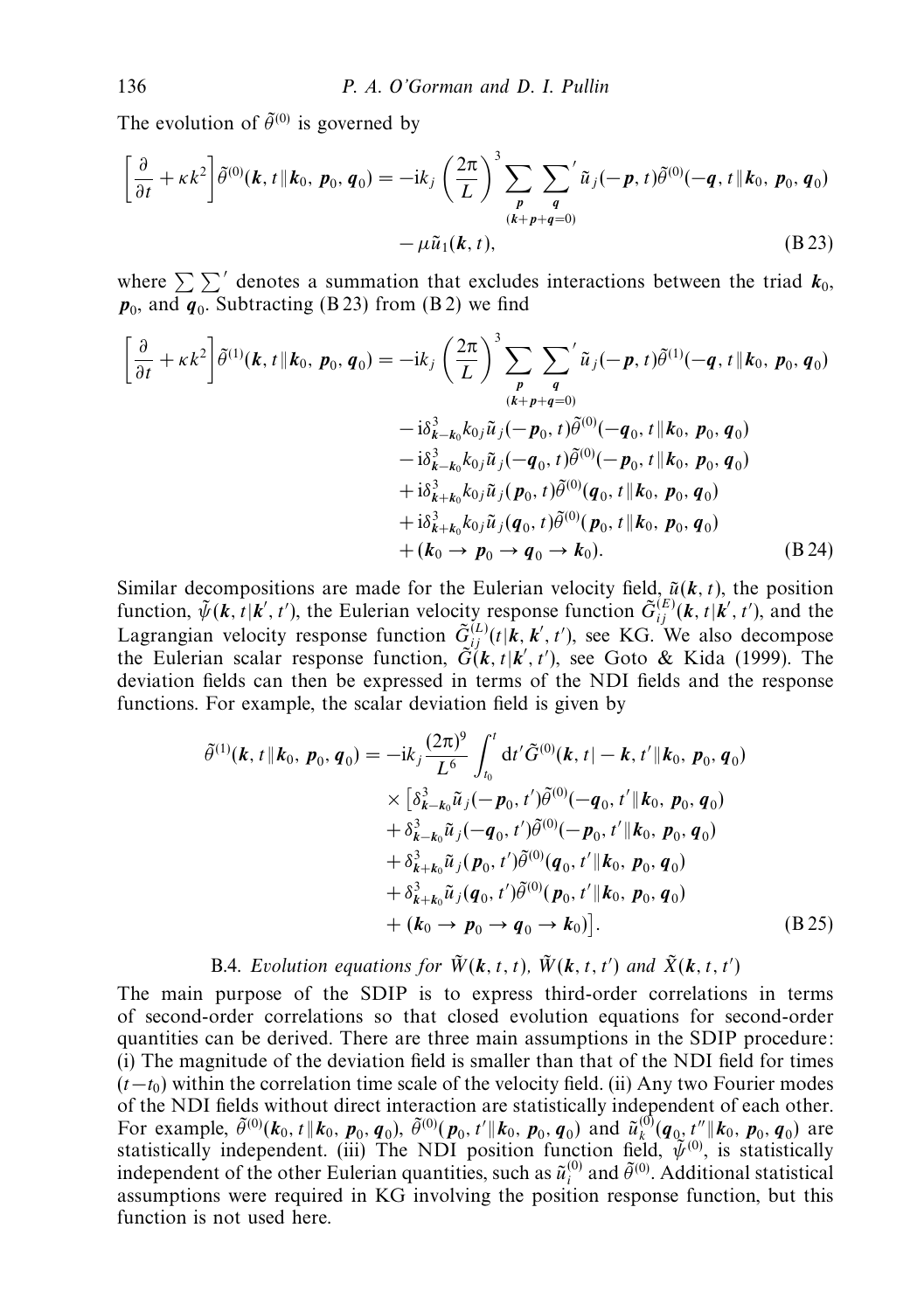Assumptions (i) and (ii) were tested for a model system in Goto & Kida (1998, 2002), but assumption (iii) is difficult to justify. Assumption (iii) will be used several times throughout the derivation to reduce Lagrangian averages, expressed using the position function, to simpler Eulerian averages. It could be argued that this crude treatment of the statistics of the position function means that the SDIP is not a truly Lagrangian closure theory. We nonetheless proceed with this assumption as it leads to a tractable closure.

SDIP approximations to  $(B9)$  and  $(B10)$  are derived in Appendix C using the DIA decompositions and the above three assumptions, and following the method introduced by KG and Goto & Kida (1999). The results are

$$
\left[\frac{\partial}{\partial t} + (\nu + \kappa)k^2\right]\tilde{W}_i(\boldsymbol{k}, t, t) = \left(\frac{2\pi}{L}\right)^3 \sum_{\substack{\boldsymbol{p} \\ (\boldsymbol{k} + \boldsymbol{p} + \boldsymbol{q} = 0)}} \int_{t_0}^t dt' L_i(\boldsymbol{k}, \boldsymbol{p}, \boldsymbol{q}, t, t')
$$
  

$$
- \mu \tilde{V}_{1i}(\boldsymbol{k}, t, t), \qquad (B 26)
$$

where

$$
L_{i}(\mathbf{k}, \mathbf{p}, \mathbf{q}, t, t')
$$
\n
$$
= k_{j}(\tilde{Q}_{ib}(-\mathbf{k}, t, t')\tilde{W}_{c}(-\mathbf{q}, t, t')[p_{c}\tilde{G}_{jb}(-\mathbf{p}, t, t') + p_{b}\tilde{G}_{jc}(-\mathbf{p}, t, t')]+ (\mathbf{i} \leftrightarrow j, \mathbf{k} \leftrightarrow \mathbf{p})) + k_{j}q_{l} \exp[-\kappa q^{2}(t - t')][\tilde{Q}_{jl}(-\mathbf{p}, t, t')\tilde{X}_{i}(-\mathbf{k}, t, t')+ \tilde{Q}_{il}(-\mathbf{k}, t, t')\tilde{X}_{j}(-\mathbf{p}, t, t')] + \tilde{P}_{ijm}(\mathbf{k})(\tilde{Q}_{mc}(\mathbf{q}, t, t')\tilde{W}_{b}(\mathbf{k}, t, t')[p_{c}\tilde{G}_{jb}(\mathbf{p}, t, t')+ p_{b}\tilde{G}_{jc}(\mathbf{p}, t, t')] + \frac{1}{2}k_{l}\tilde{P}_{ijm}(\mathbf{k})\exp[-\kappa k^{2}(t - t')][\tilde{Q}_{jl}(\mathbf{p}, t, t')\tilde{X}_{m}(\mathbf{q}, t, t')+ \tilde{Q}_{ml}(\mathbf{q}, t, t')\tilde{X}_{j}(\mathbf{p}, t, t')], \tag{B 27}
$$

and

$$
\left[\frac{\partial}{\partial t} + \kappa k^2\right] \widetilde{W}_i(\boldsymbol{k}, t, t') = -\mu \widetilde{V}_{1i}(\boldsymbol{k}, t, t').
$$
 (B 28)

It is easier to work with  $\tilde{X}_i(\mathbf{k}, t, t')$ , defined by (4.15), rather than  $\tilde{Y}_i(\mathbf{k}, t, t')$ , and so the SDIP approximation to the incompressible projection of (B 11) is derived in Appendix D,

$$
\left[\frac{\partial}{\partial t} + v k^2\right] \tilde{X}_i(\mathbf{k}, t, t')
$$
  
= 
$$
-2\left(\frac{2\pi}{L}\right)^3 \sum_{\substack{\mathbf{p} \\ (k+p+q=0)}} \sum_{q} \tilde{P}_{il}(\mathbf{k}) \frac{q_l q_m q_n q_j}{q^2} \tilde{X}_n(\mathbf{k}, t, t') \int_{t'}^{t} dt'' \tilde{Q}_{mj}(\mathbf{p}, t, t'').
$$
 (B.29)

Taking the  $L \rightarrow \infty$  limit, the system of integro-differential equations to be solved can be summarized as

$$
\left[\frac{\partial}{\partial t} + (\nu + \kappa)k^2\right]\tilde{W}_i(\boldsymbol{k}, t, t) = \int d\boldsymbol{p} \int d\boldsymbol{q} \delta_{\boldsymbol{k}+\boldsymbol{p}+\boldsymbol{q}}^3 \int_{t_0}^t dt' L_i(\boldsymbol{k}, \boldsymbol{p}, \boldsymbol{q}, t, t') - \mu \tilde{V}_{1i}(\boldsymbol{k}, t, t),
$$
\n(B30)

$$
\begin{aligned}\n&\left[\frac{\partial}{\partial t} + v k^2\right] \tilde{X}_i(\mathbf{k}, t, t') \\
&= -2 \tilde{P}_{il}(\mathbf{k}) \int d\mathbf{p} \int d\mathbf{q} \delta_{\mathbf{k} + \mathbf{p} + \mathbf{q}}^3 \frac{q_l q_m q_n q_j}{q^2} \tilde{X}_n(\mathbf{k}, t, t') \int_{t'}^t dt'' \tilde{Q}_{mj}(\mathbf{p}, t, t''), \quad (B 31)\n\end{aligned}
$$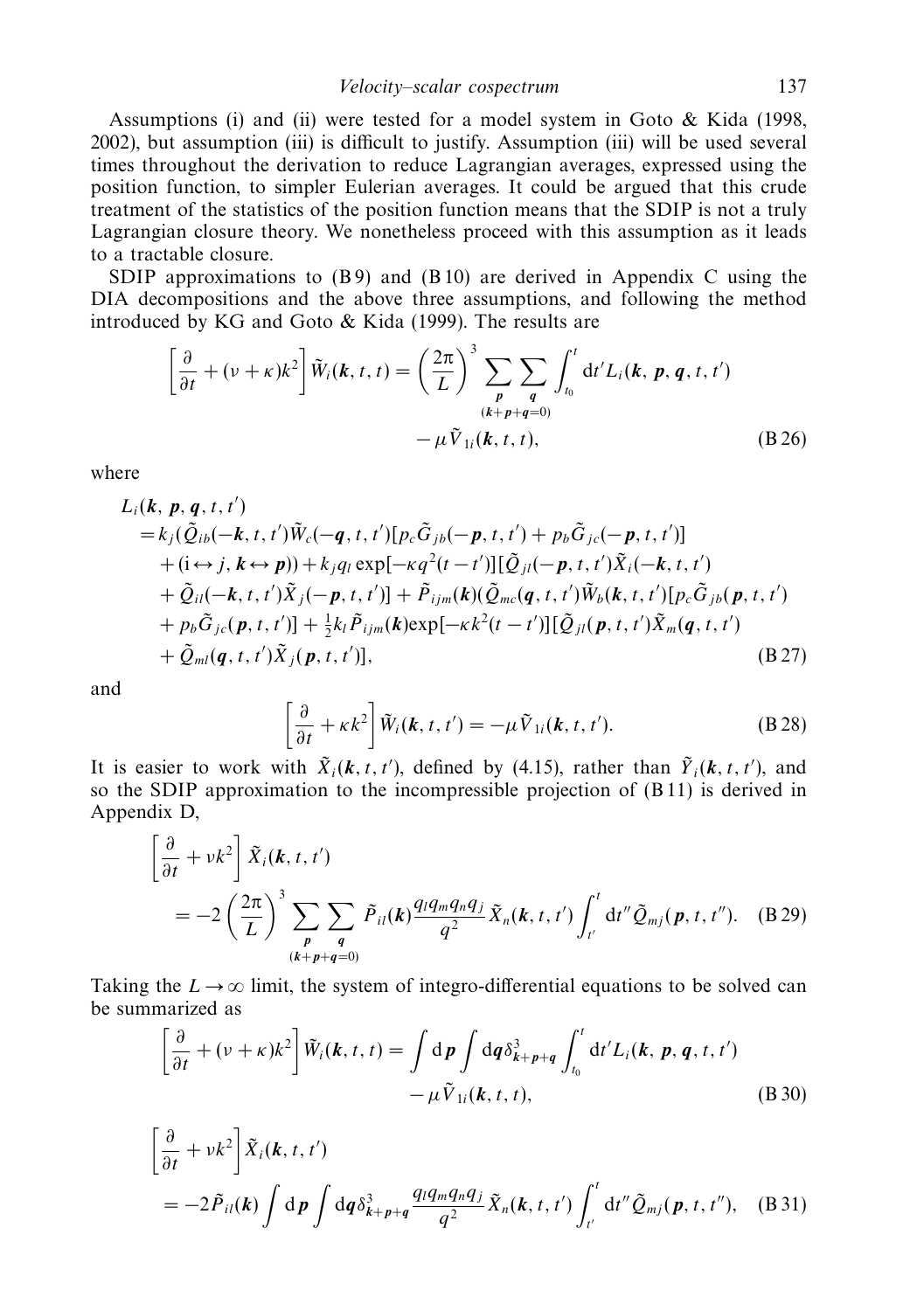together with (B28) for  $\tilde{W}_i(\mathbf{k}, t, t')$  and the initial condition,

$$
\tilde{X}_i(\mathbf{k}, t, t) = \tilde{W}_i(-\mathbf{k}, t, t). \tag{B32}
$$

This is a closed system of equations for  $\tilde{W}_i(\mathbf{k}, t, t')$  and  $\tilde{X}_i(\mathbf{k}, t, t')$  once the velocity field statistics  $\tilde{V}_{ij}(\mathbf{k}, t, t')$ ,  $\tilde{Q}_{ij}(\mathbf{k}, t, t')$  and  $\tilde{G}_{ij}(\mathbf{k}, t, t')$  are specified.

## B.5. Spatial symmetries and stationarity

We now use the spatial symmetries and stationarity of the problem to simplify our equations. The velocity field is isotropic and stationary, and so we can write (4.16) and

$$
\tilde{G}_{ij}(\mathbf{k}, t, t') = \tilde{P}_{ij}(\mathbf{k}) G^{\dagger}(k, t - t'). \tag{B 33}
$$

Note that although  $\tilde{G}_{ij}(\mathbf{k}, t, t')$  does not satisfy  $k_i \tilde{G}_{ij}(\mathbf{k}, t, t') = 0$  in the general case, the incompressible property  $k_j \tilde{G}_{ij}(\mathbf{k}, t, t') = 0$  is sufficient to give the form (B 33) in the isotropic case. Similarly, the condition  $k_j \tilde{V}_{ij}(\mathbf{k}, t, t') = 0$  together with isotropy is sufficient to ensure that

$$
\tilde{V}_{ij}(\mathbf{k}, t, t') = \frac{1}{2}\tilde{P}_{ij}(\mathbf{k})V^{\dagger}(k, t - t').
$$
\n(B34)

The definition (4.1.4) of  $\tilde{Q}_{ij}(\mathbf{k}, t, t')$  then implies that  $V^{\dagger}(k, t) = Q^{\dagger}(k, t)$ .

We turn now to statistical quantities involving the scalar. It will be convenient to generalize briefly to the case of an arbitrary mean scalar gradient  $\mu_i$ . Axisymmetry and the condition  $k_i \tilde{W}_i(\mathbf{k}, t, t') = 0$  imply that,

$$
\widetilde{W}_i(\boldsymbol{k},t,t') = f(k,t,t',\boldsymbol{\mu},k_j\boldsymbol{\mu}_j) \bigg(\mu_i - k_i \frac{k_s \mu_s}{k^2}\bigg). \tag{B.35}
$$

The scalar, and therefore  $\tilde{W}_i(\mathbf{k}, t, t')$ , depend linearly on the mean scalar gradient  $\mu_i$ after initial fluctuations decay, and so we can write  $\tilde{W}_i(\mathbf{k}, t, t') = \tilde{P}_{ij}(\mathbf{k})\mu_j W^{\dagger}(k, t - t')$ . In our case, the mean scalar gradient is in the '1' direction and so we find (4.17). Using a similar argument for the form of  $\tilde{X}_i(\mathbf{k}, t, t')$ , we find

$$
\tilde{X}_i(\mathbf{k}, t, t') = \tilde{P}_{i1}(\mathbf{k}) \mu X^{\dagger}(\mathbf{k}, t - t'). \tag{B 36}
$$

Substituting into (B 28) leads to

$$
\left[\frac{\partial}{\partial t} + \kappa k^2\right] W^{\dagger}(k, t) = -\frac{1}{2} Q^{\dagger}(k, t),
$$
 (B 37)

and this may be solved to give (4.18).

Making a comparison between the evolution equation for  $\tilde{Q}_{ij}$  ( $k, t, t'$ ) in KG, and the evolution equation (B 29) for  $\tilde{X}_i(\mathbf{k}, t, t')$  here, it is easy to show that  $X^{\dagger}(k, t)$  and  $Q^{\dagger}(k, t)$  have the same evolution equation. This can be written as

$$
\left[\frac{\partial}{\partial t} + v k^2 + \hat{\eta}(k, t)\right] X^{\dagger}(k, t) = 0, \tag{B.38}
$$

where

$$
\hat{\eta}(k,t) = \frac{4\pi}{3}k^5 \int_0^\infty dp p^{10/3} J(p^{2/3}) \int_0^t dt' Q^{\dagger}(kp,t'),
$$
 (B 39)

and

$$
J(p) = \frac{3}{32p^5} \left( \frac{(1-p^3)^4}{2p^{3/2}} \log \left[ \frac{1+p^{3/2}}{|1-p^{3/2}|} \right] - \frac{1+p^3}{3} (3p^6 - 14p^3 + 3) \right).
$$
 (B.40)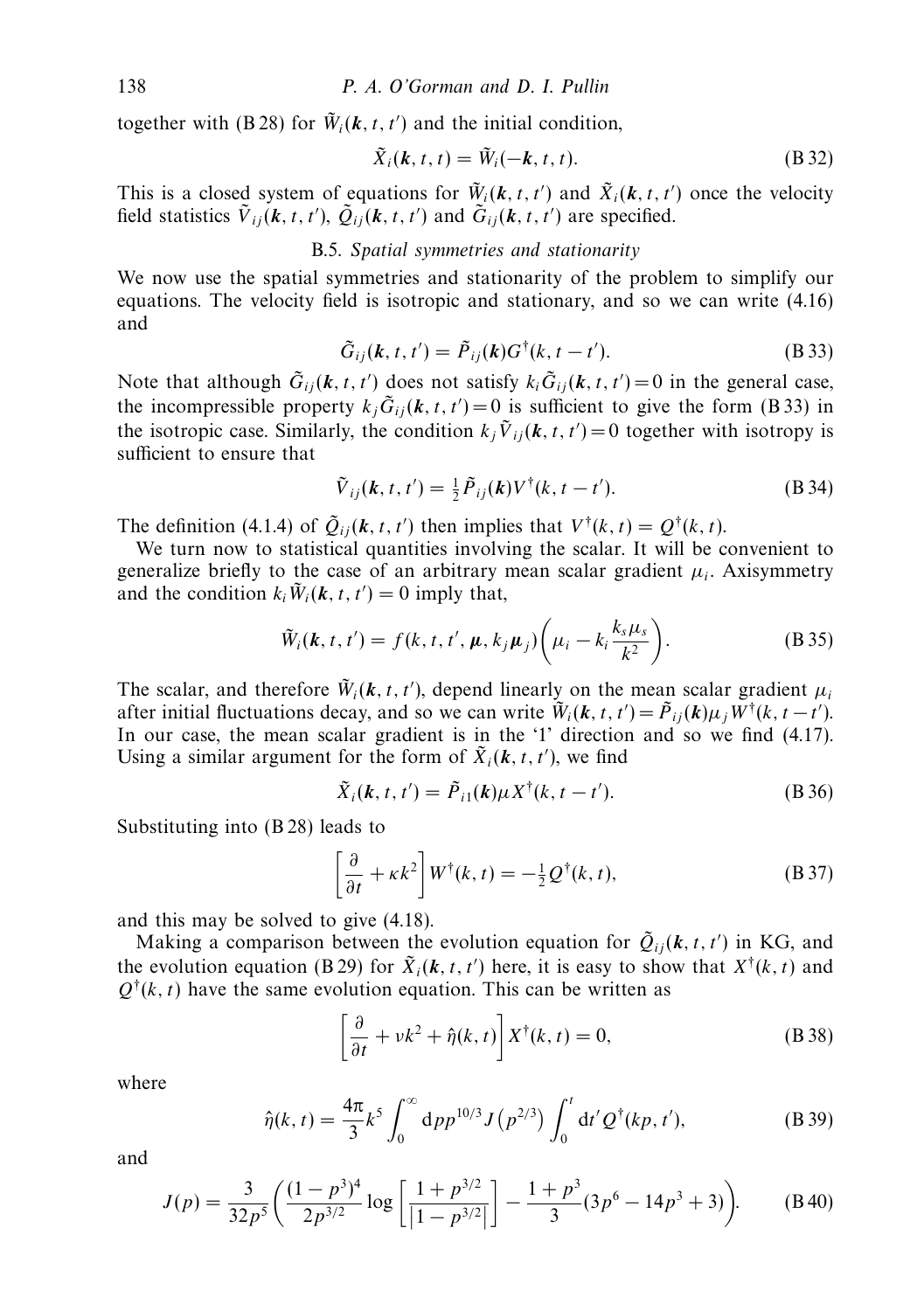Therefore,

$$
X^{\dagger}(k,t) = \frac{Q^{\dagger}(k,t)}{Q^{\dagger}(k,0)} W^{\dagger}(k,0),
$$
 (B41)

where we have used  $(B32)$ . Finally, we substitute the isotropic forms into the integro-differential equation (B 30) for  $\tilde{W}_i(\mathbf{k},t,t)$ . The calculation is made easier by recasting (B 30) in the form  $\mathcal{L}_{ij}\mu_j = 0$ , for a general scalar gradient  $\mu_j$ , and then proceeding by setting  $\mathcal{L}_{ii} = 0$ . Using (B 41), and the important relation derived in KG,  $Q^{\dagger}(k, t) = G^{\dagger}(k, t)Q^{\dagger}(k, 0)$ , and after considerable algebra, we find the integral equation (4.19). Note that we have let  $(t - t_0) \rightarrow \infty$ , and this is justified by the exponential decay of  $O^{\dagger}(k, t)$  with respect to *t*. Extensive use has been made of relations between geometric factors such as  $k^2\sigma(k, p, q) = k_j k_m \tilde{P}_{im}(\boldsymbol{p})$ .

## **REFERENCES**

- Batchelor, G. K. 1959 Small-scale variation of convected quantities like temperature in turbulent fluid. Part 1. General discussion and the case of small conductivity. J. Fluid Mech. **5**, 113–133.
- BATCHELOR, G. K., HOWELLS, I. D. & TOWNSEND, A. A. 1959 Small-scale variation of convected quantities like temperature in turbulent fluid. Part 2. The case of large conductivity. J. Fluid Mech. **5**, 134–139.
- Bendat, J. & Piersol, A. 1986 Random Data Analysis and Measurement Procedures, 2nd edn. Wiley.
- Bos, W. J. T., Touil, H., ShAo, L. & BERTOGLIO, J. P. 2004 On the behaviour of the velocity–scalar cross-correlation spectrum in the inertial range. Phys. Fluids **16**, 3818–3823.
- Chasnov, J. R. 1991 Simulation of the inertial–conductive subrange. Phys. Fluids A **3**, 1164–1168.
- Dimotakis, P. E. & Miller, P. L. 1990 Some consequences of the boundedness of scalar fluctuations. Phys. Fluids A **2**, 1919–1920.
- Galassi, M., Davies, J., Theiler, J., Gough, B., Jungman, G., Booth, M. & Rossi, F. 2001 GNU Scientific Library Reference Manual – 2nd. edn. Network Theory.
- GARGETT, A. E., MERRYFIELD, W. J. & HOLLOWAY, G. 2003 Direct numerical simulation of differential scalar diffusion in three-dimensional stratified turbulence. J. Phys. Oceanogr. **33**, 1758–1782.
- Gibson, C. H. 1968 Fine structure of scalar fields mixed by turbulence II. Spectral theory. Phys. Fluids **11**, 2316–2327.
- Goto, S. & Kida, S. 1998 Direct-interaction approximation and Reynolds-number reversed expansion for a dynamical system. Physica D **117**, 191–214.
- Goto, S. & KIDA, S. 1999 Pasive scalar spectrum in isotropic turbulence: prediction by the Lagrangian direct-interaction approximation. Phys. Fluids **11**, 1936–1952.
- Goto, S. & Kida, S. 2002 Sparseness of nonlinear coupling: importance in sparse direct-interaction perturbation. Nonlinearity **15**, 1499–1520.
- Gotoh, T. 1989 Passive scalar diffusion in two-dimensional turbulence in the Lagrangian renormalized approximation. J. Phys. Soc. Japan **58**, 2365–2379.
- GOTOH, T., NAGAKI, J. & KANEDA, Y. 2000 Passive scalar spectrum in the viscous-convective range in two-dimensional steady turbulence. Phys. Fluids **12**, 155–168.
- Herr, S., Wang, L. & Collins, L. R. 1996 EDQNM model of a passive scalar with a uniform mean gradient. Phys. Fluids **8**, 1588–1608.
- KANEDA, Y. 1981 Renormalized expansions in the theory of turbulence with the use of the Lagrangian position function. J. Fluid Mech. **107**, 131–145.
- KANEDA, Y. 1986 Inertial range structure of turbulent velocity and scalar fields in a Lagrangian renormalized approximation. Phys. Fluids **29**, 701–708.
- KANEDA, Y. & YOSHIDA, K. 2004 Small-scale anisotropy in stably stratified turbulence. New J. Phys. **6**, article 34.
- KIDA, S. & GOTO, S. 1997 A Lagrangian direct-interaction approximation for homogeneous isotropic turbulence. J. Fluid Mech. **345**, 307–345.
- Kraichnan, R. H. 1959 The structure of isotropic turbulence at very high Reynolds number. J. Fluid Mech. **5**, 497–543.